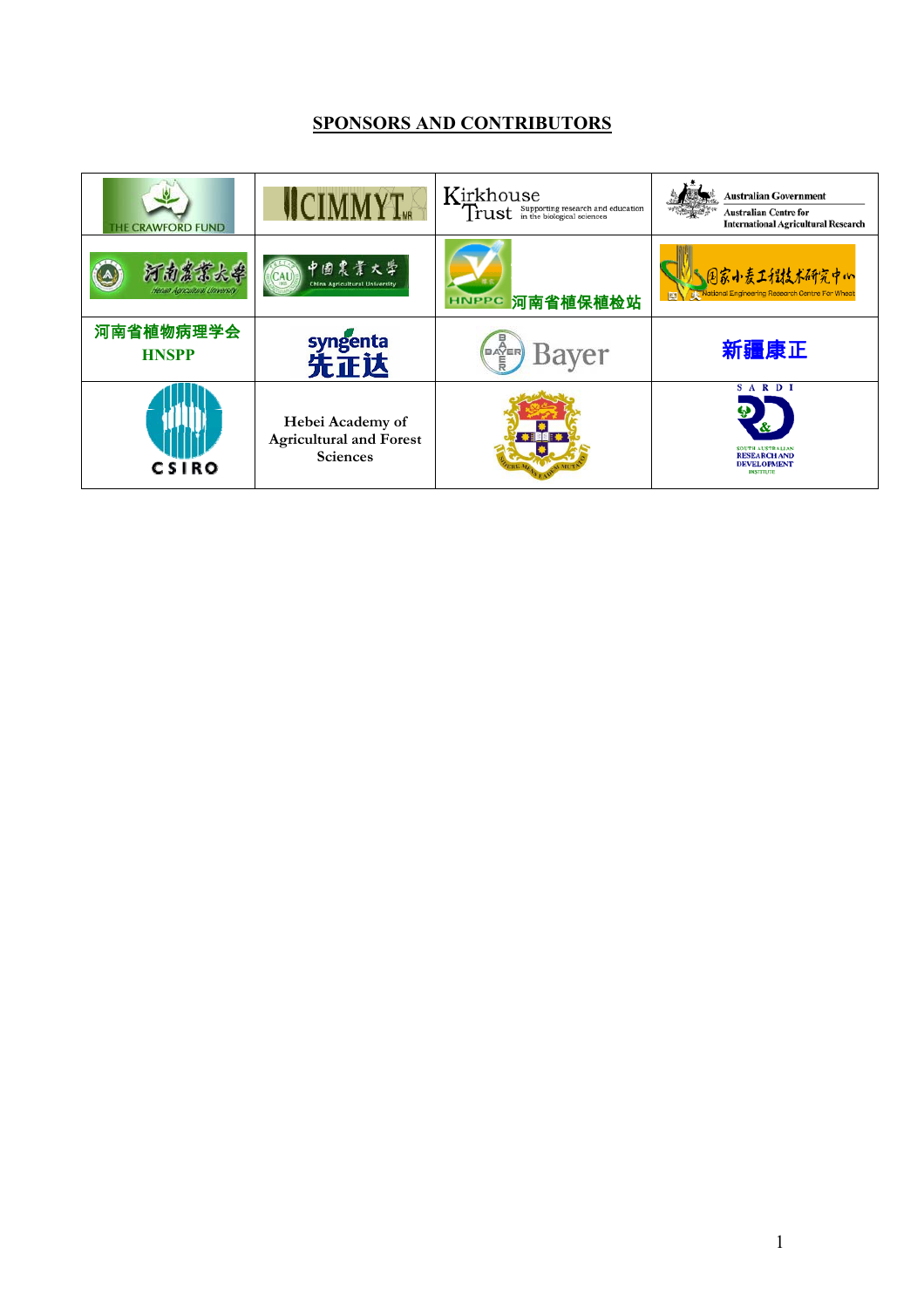# **Table of Contents**

| Comment by Director of Master Class Program (Paul Ferrar)11 |  |
|-------------------------------------------------------------|--|
|                                                             |  |
|                                                             |  |
|                                                             |  |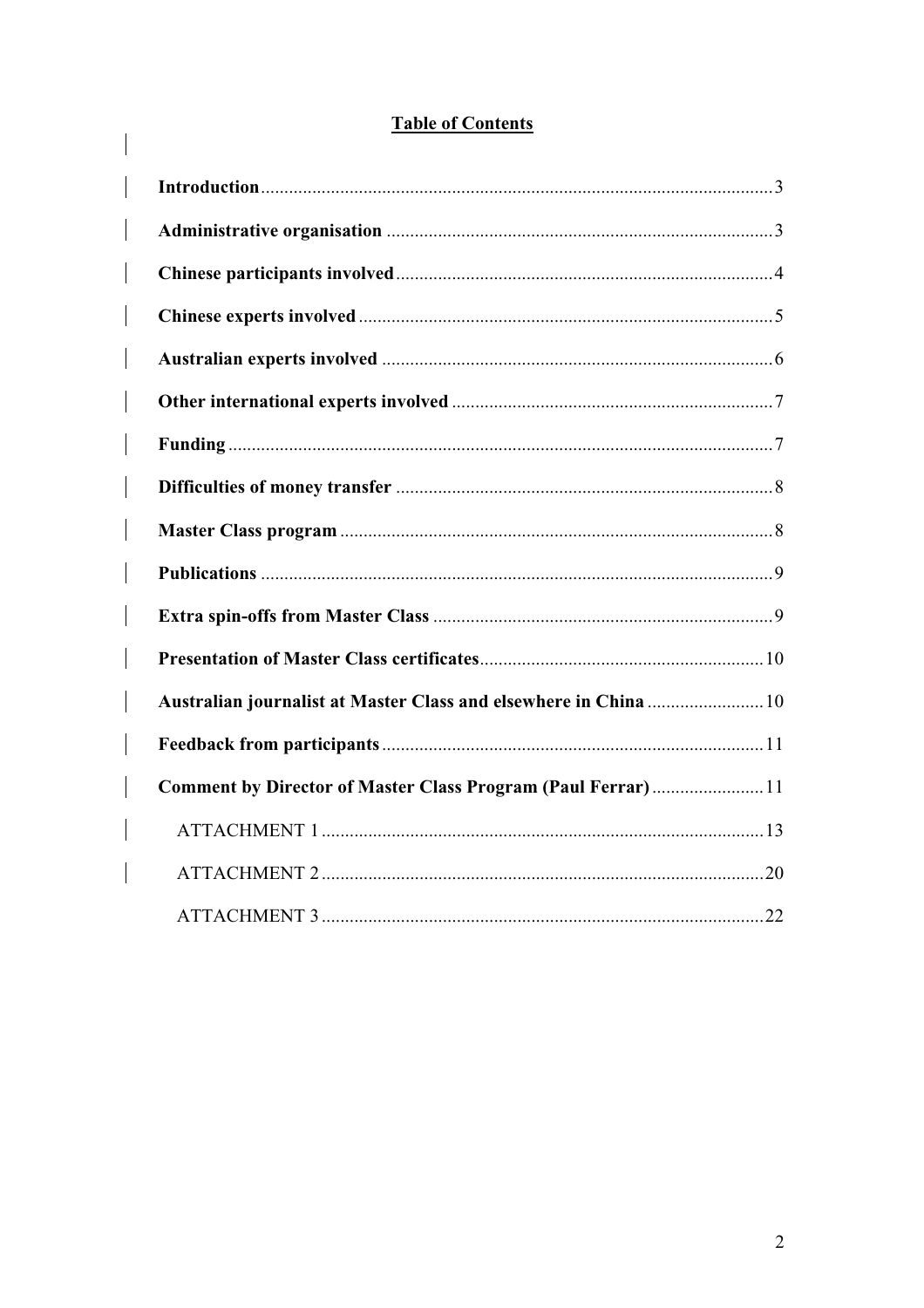#### **REPORT ON**

#### **INTERNATIONAL MASTER CLASS**

#### **ON**

#### **SOILBORNE PATHOGENS OF WHEAT**

#### **HENAN AGRICULTURAL UNIVERSITY, ZHENGZHOU, PR CHINA**

#### **9-20 MAY 2005**

#### **Introduction**

This Master Class was conceived at a previous Master Class held on the same subject in Turkey in 2003. Two Chinese participants who were meant to attend that Class could not travel at the last minute because of SARS in China, but there had already been a feeling that China might merit its own special Master Class on the subject. This was because China is the largest wheat-producing nation in the world, and is relatively poorly trained in relation to soilborne diseases which are hard to detect and research.

The present Master Class was therefore organised for Chinese participants only. The specification was that participants:

- should be able to speak English quite well
- should be trained to Masters level or PhD
- should come from as many of the major wheat-growing provinces of China as possible
- should include some breeding and extension people as well as plant pathologists (as these disciplines would be important in application of results)

The Class was held at Henan Agricultural University in Zhengzhou. Henan is the largest wheat-producing province in China, and is central among the other wheatgrowing provinces from which the participants were coming. Zhengzhou also has good access by rail (it has the largest rail junction in China, between major North-South and East-West lines), which was helpful because the participants came by train. Zhengzhou is also home to China's National Engineering Research Centre for Wheat (the home of at least one ACIAR project).

#### **Administrative organisation**

An Australian and a Chinese Organising Committee were set up early on, and kept in regular contact with each other especially in the later months. The Australian committee was Dr Maarten Ryder (scientific director of the Master Class), Dr Albert Rovira (Co-ordinator of the South Australian Program, which was the lead program for this Class) and Dr Paul Ferrar (Director of Master Classes).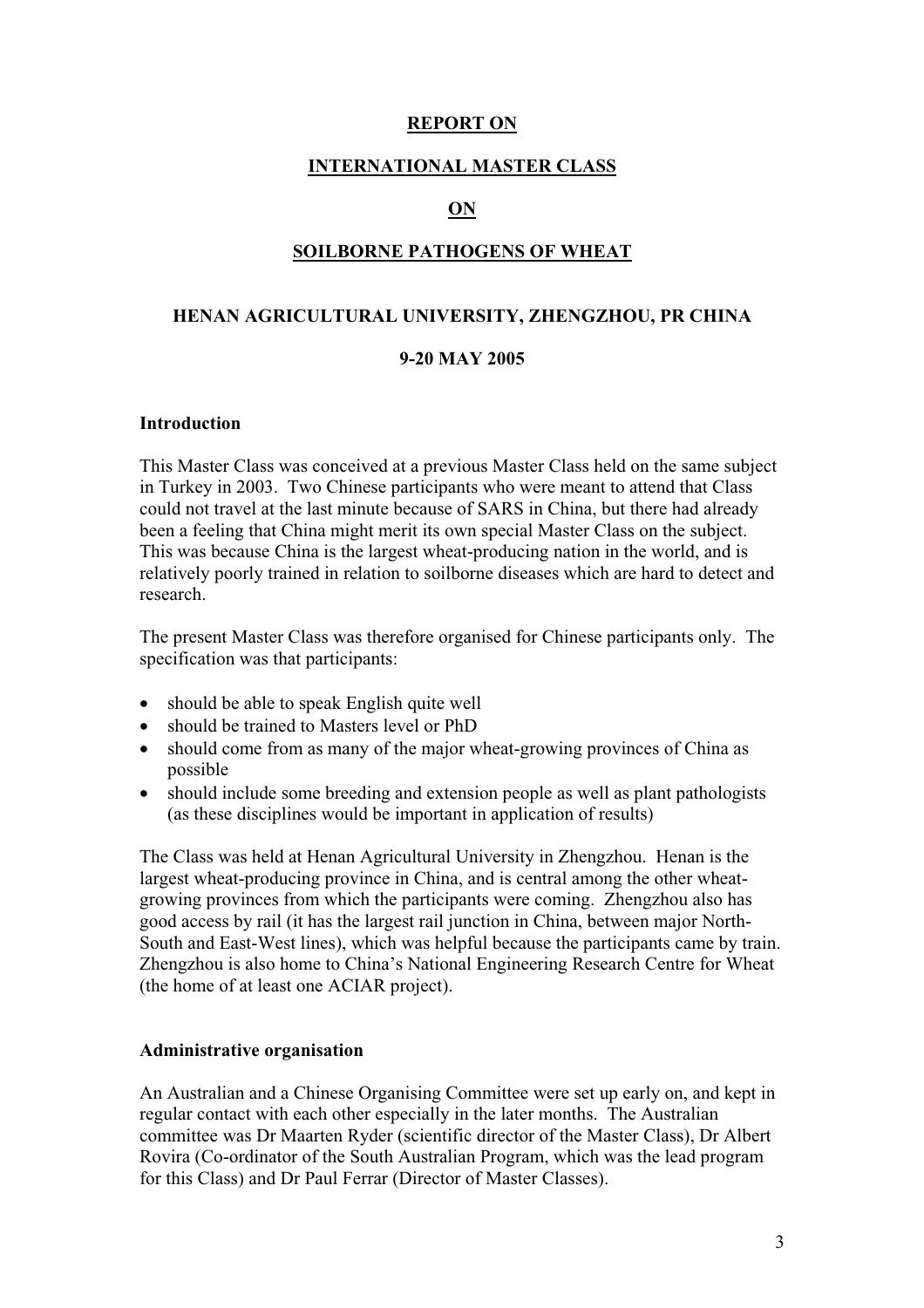The Chinese committee was:

Professor Tang Wenhua (China Agricultural University, Beijing; main Chinese instigator of the Master Class)

Professor Li Honglian (Department of Plant Pathology, Henan Agricultural University; experienced wheat pathologist and organiser of local arrangements in Zhengzhou)

Professor Ma Ping (Institute of Plant Protection, Hebei Academy of Agriculture and Forest Sciences; leading plant pathologist in a neighbouring province, and a good organiser and English speaker).

The two committees met face to face in Adelaide in late 2004, when the Chinese delegation visited on an ACIAR-funded trip. Some preliminary and broad discussion was held on the parameters of the Class.

Dr Maarten Ryder had intended to visit the China location in March 2005, but was prevented by events within CSIRO that kept him at home.

All participants and teaching staff lived and ate together in the Tao Li Yuan Hotel, a well-run and modern hotel on the campus of Henan Agricultural University. Lectures were held in a nearby lecture hall (about 5 minutes walk away) and practical classes were held in two laboratories of the Department of Plant Pathology (about 10 minutes walk from the hotel). Little time was thus wasted in moving from venue to venue, and the arrangements were very convenient. The only problem was on one day of very heavy rainfall, when all the streets between the venues were flooded with up to 100 mm of flowing water.

#### **Chinese participants involved**

The list of Chinese participants is given in Attachment 2. Participants came from 14 Provinces as follows (see Figure 1):

Qinghai, Inner Mongolia, Henan (3 participants), Jiangsu, Gansu (2 participants), Hebei (2 participants), Shandong (4 participants), Shaanxi, Shanxi, Hubei, Anhui, Heilongjiang, Beijing, Jilin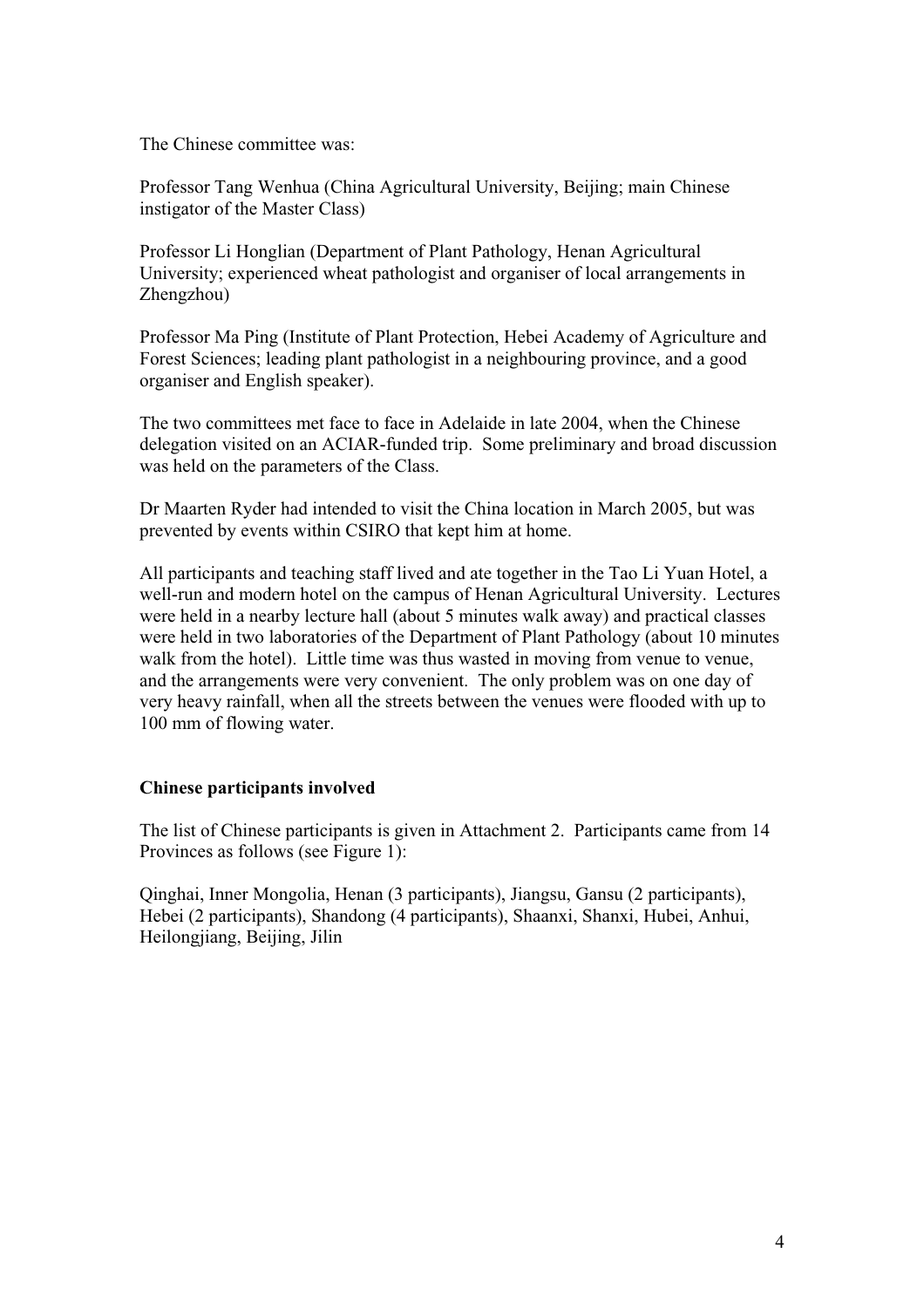

Figure 1. Provinces / regions of China represented at the Master class.

All major wheat-growing provinces of China were thus represented.

It had been intended that the Class would have a maximum of 20 participants with no more than 3 from any one Province. However, an extra senior person from Shandong turned up at the start believing that he had been given a place, and he was allowed to stay. The budget was sufficient to cover him.

There was a good gender balance – 8 female participants and 13 male participants.

### **Chinese experts involved**

It was agreed early on with the Chinese Organising Committee that teaching in the Master Class would be by a combination of Australian and Chinese experts. This was to acknowledge the fact that China has some very good expertise in soilborne crop diseases and also because there were some diseases on which none of the Australians had enough experience to teach the subject. The Chinese experts who participated were: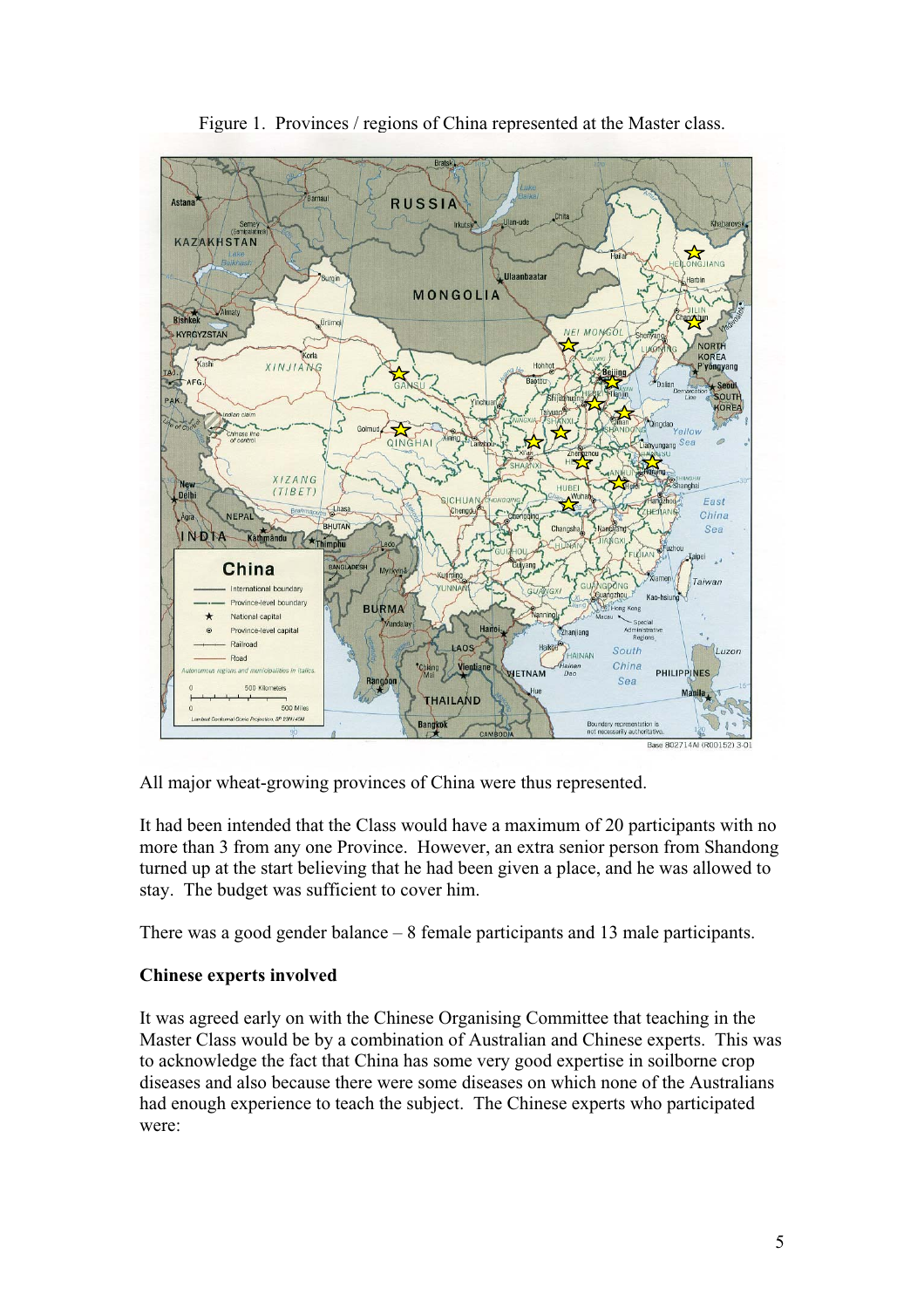Prof Dr Peng Deliang (Nematology Laboratory, Institute of Plant Protection, Chinese Academy of Agricultural Sciences) (assisted with nematology)

Professor Chen Jianping (President of Zhejiang Academy of Agricultural Sciences) (soilborne viruses)

Professor Zhang Xiaofeng (Director of Institute of Plant Protection, Hebei Academy of Agricultural and Forestry Sciences) (Chemical control of wheat soil borne diseases in China – lecture delivered by Dr Ma Ping).

Professor Li Honglian (Henan Agricultural University) (Sharp eyespot of wheat)

Professor Shang Hongsheng (Northwest Sci-Tech University of Agriculture and Forestry) (Fusarium head blight and pink snow mould)

Dr Yang Hetong (Biology Research Institute of Shandong Academy of Science) (biological control; also helped a lot with interpreting)

Professor Wang Xiaoming (Institute of Crop Science, Chinese Academy of Agricultural Sciences) (stalk rot of corn)

Talks were also given by Professor Tang Wenhua (CAU), Professor Yin Jun of the National Engineering Research Centre for Wheat, and representatives of the Henan Plant Protection and Quarantine Station, Syngenta and Bayer – all of whom were also donors to the Master Class.

#### **Australian experts involved**

Australians participating in the Master Class were as follows:

Dr Maarten Ryder – CSIRO Land and Water, Adelaide. Overall Scientific Director of the Master Class.

Dr Albert Rovira – Coordinator of South Australian Program of the Crawford Fund. Also lectured and provided many words of wisdom.

Professor Lester Burgess – University of Sydney.

Dr Hugh Wallwork – South Australian Research & Development Institute, Adelaide.

Dr Ian Riley – South Australian Research & Development Institute, Adelaide.

Dr Paul Ferrar – Crawford Fund Master Class Director (administrative role only).

It had earlier been intended that Dr Kathy Ophel-Keller of SARDI would also attend the Master Class as a teacher, but in the end she was not able to go. Her presentations on molecular aspects of soilborne pathogens and a new test to detect the pathogens in soil were delivered instead by Dr Ian Riley.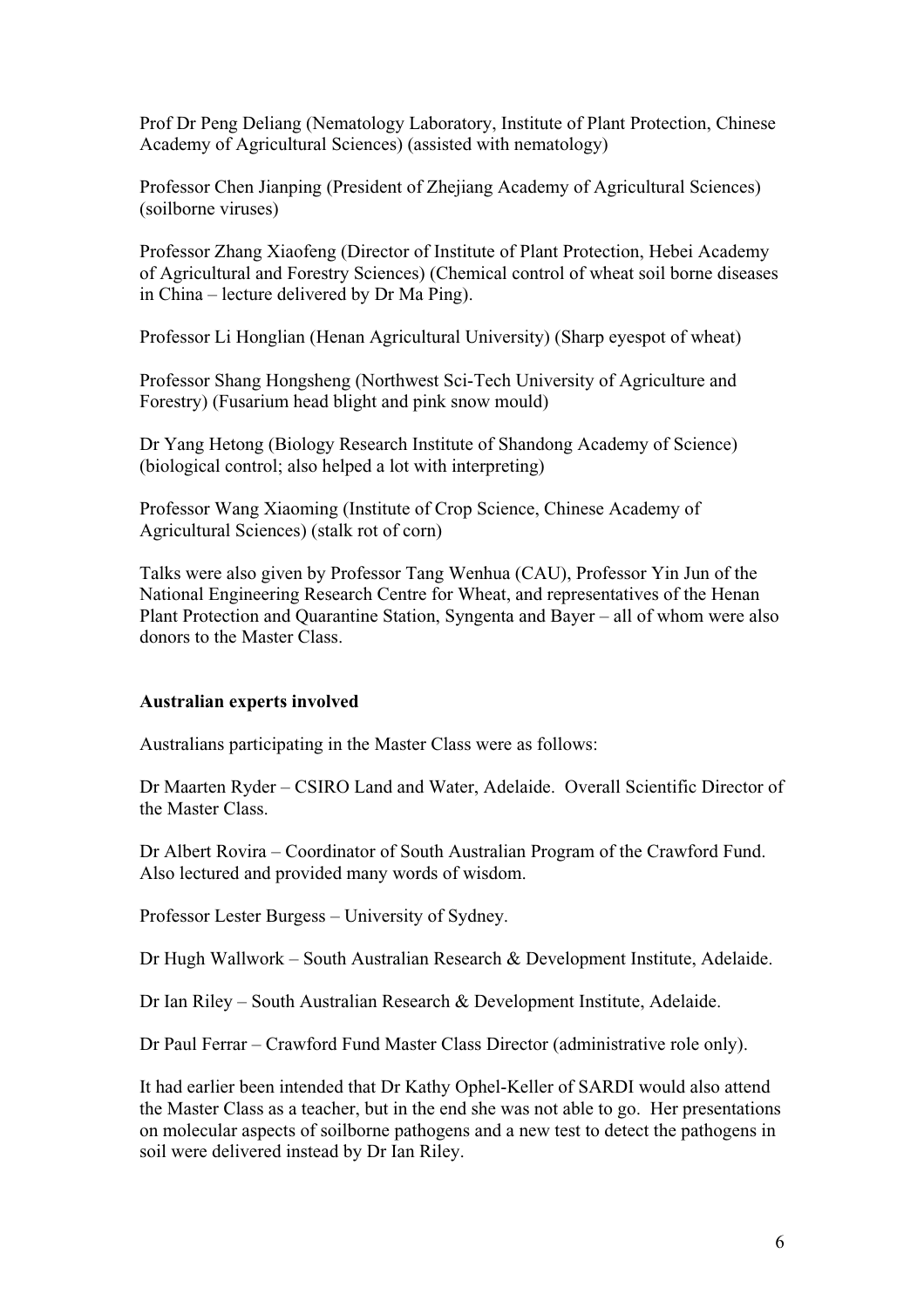Crawford did allocate funds for a young Postdoctoral Fellow from the University of Sydney, Dr Jillian Smith-White, to attend the Master Class, following the success of two such attachments at the Turkey Master Class. However, it was found that she was in the early stages of pregnancy just before the Class and she was advised not to travel for medical reasons.

### **Other international experts involved**

Dr Julie Nicol – CIMMYT nematologist currently based in Turkey. Was local organiser of the previous Master Class on Soilborne Pathogens of Cereals in Turkey in 2003, and her experience with that Class proved very valuable for this one. [Julie is Australian by nationality.] Her air travel was provided by CIMMYT as part of their contribution to the Master Class.

Associate Professor Stephen Neate – North Dakota State University, Fargo, USA. [Stephen is also Australian by nationality.] Stephen was in China immediately before the Class on separate funding, and the Class paid for his return travel from Beijing to Zhengzhou only. Stephen came for about 4 days of the Class towards the end.

Dr He Zhonghu – head of CIMMYT's China Program, based at the Chinese Academy of Agricultural Sciences in Beijing. Because of a busy schedule Dr He was only able to come for the first day, but he presented valuable overview papers on wheat in China – production, locations, statistics, problems, etc., and he described the overall CIMMYT program in China. Dr He is a plant breeder by original training. His travel was provided by CIMMYT as part of their contribution to the Master Class.

Dr Tomohiro Ban – Japan-CIMMYT Fusarium Head Blight Project, CIMMYT, Mexico. Dr Ban was only able to come for a very short time towards the end, but he made a useful contribution in relation to certain diseases and breeding for resistance. His air travel was provided by CIMMYT as part of their contribution to the Master Class.

### **Funding**

Funds were raised both in China and elsewhere. In China support was received from Henan Agricultural University, China Agricultural University, the National Engineering Research Centre for Wheat (Zhengzhou), Henan Plant Protection and Quarantine Station, Henan Society for Plant Pathology, Syngenta China Investment Co Limited, Bayer CropScience (China) and Xinjiang Kangzheng Agri-science and Technology Co Limited.

The ATSE Crawford Fund provided funds from central (Master Class) funds and from the South Australian branch. CIMMYT also provided support, both directly as cash and in providing three members of their staff to attend the Master Class. The Australian Centre for International Agricultural Research (ACIAR) and the Kirkhouse Trust both provided cash, and CSIRO, the University of Sydney and the South Australian Research and Development Institute (SARDI) provided in-kind support through provision of teaching staff.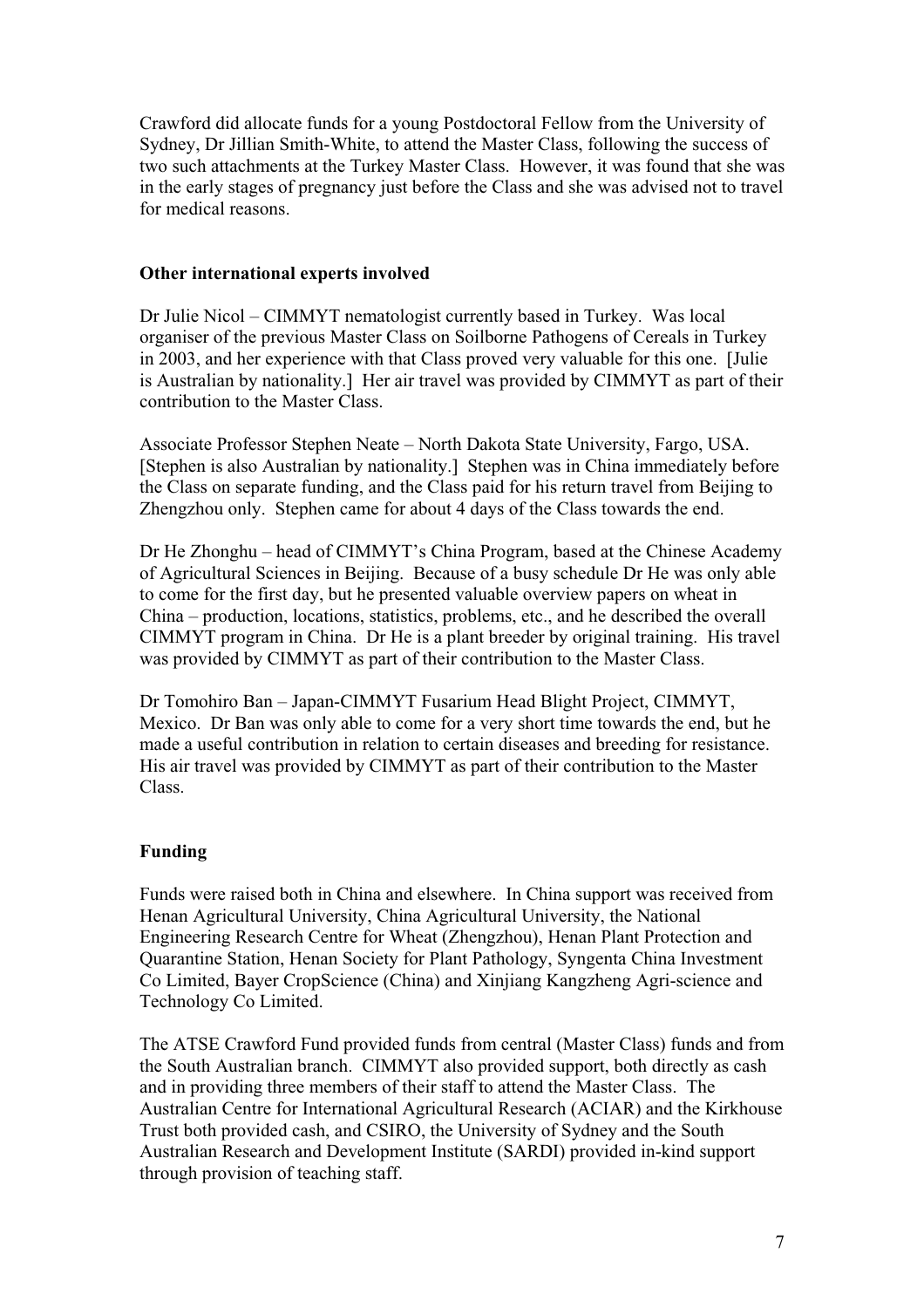The Chinese Organising Committee delivered a full financial reconciliation of the funds supplied, together with bank receipts, on the last evening of the Master Class – an impressive achievement on top of all the other tasks that they had with the Class.

### **Difficulties of money transfer**

The Australian and international (CIMMYT, Kirkhouse Trust) funds were transferred to China electronically to an account nominated by Henan Agricultural University at the Agricultural Bank of China. Transfer by cheque would have been possible, but international cheques have a 40-day clearance period in China, and the fine detail of the budget was not finalised in time for that. In hindsight it would have been best to transfer the bulk of the funding by cheque early on, and transfer the balance electronically later when the final total was known.

The funds were transferred by the Commonwealth Bank nearly two weeks before the Master Class was due to start. Over the next three days it had not been received by the nominated account – then the banks (and everything else) closed for an entire week for International Labour Day. A check on Day 1 of the Master Class showed still no money, and this continued for days to the increasing financial embarrassment of the Chinese organisers. It took desperate contacts with both the Australian and Chinese banks to locate the money and get it credited to the Chinese account – well past the eleventh hour. Our thanks are due to Dr Bob Clements for frequent contact with the Commonwealth Bank in Australia to find out code numbers by which the money could be located in China.

It turned out that the following had happened. The Commonwealth Bank was asked to make the transfer in Chinese Yuan, but they said they could not do this. They sent it as Australian dollars, which was promptly rejected and returned by the Chinese bank. On a second try the Chinese bank agreed to accept the money, but did nothing with it. It also turned out that the Commonwealth Bank sends its electronic transfers to the Bank of China, which should then have transferred the funds to the nominated bank. After great difficulty the money was located in the Bank of China, but even then they refused to transfer it immediately. They transferred nothing on the first day, and then instalments of \$10,000 per day thereafter (for a total amount of over \$45,000). No explanation was given for the delay.

This major problem is reported in some detail in the interest of avoiding similar problems in the future.

#### **Master Class program**

Full detail of all lectures, practical classes and teachers are shown in the Program in Attachment 1.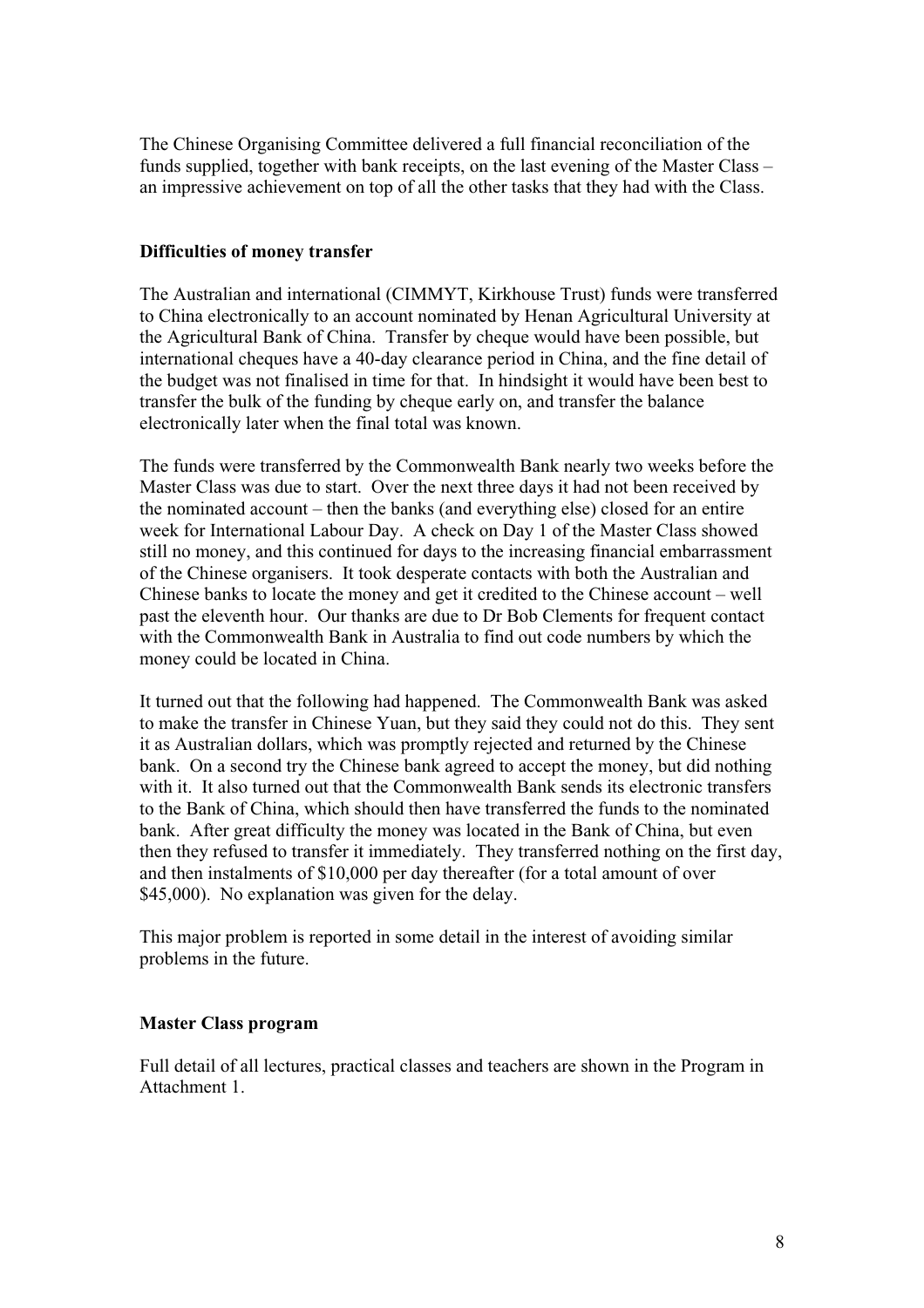### **Publications**

The Australian, international and Chinese teaching staff produced a series of chapters to make up a Training Manual for the Master Class, which was sent electronically for printing in China. The Chinese did a very good job with the production of the Manual, which is good enough to be used as a *de facto* textbook on the subject of soilborne pathogens of wheat in China and how to go about studying them. Subsequently the Chinese team placed the full text of the Manual on the China National Knowledge Infrastructure (CNKI) website in the Library of the University of Science and Technology of China, from where it will be available to all.

In earlier discussions, however, ACIAR and CIMMYT indicated interest in copublishing a permanent Manual on the subject, with global coverage. It is likely that the Manual from this Master Class will be used as the basis of the new one, and the present authors will contribute the same chapters to the new one.

ACIAR donated 50 copies of Hugh Wallwork's illustrated guide to soilborne pathogens of cereals, co-funded by ACIAR and GRDC. This was well received by the Class participants. CIMMYT also produced a special CD-ROM with a large number of relevant papers copied on to it. Some missing papers from the set of references distributed to the Class were to be copied by CIMMYT on to a second CD-ROM after the Class.

### **Extra spin-offs from Master Class**

The permanent Manual mentioned above will be one valuable spin-off from the Master Class.

During the Class it emerged that there were some recent discoveries of a Cereal Cyst Nematode (CCN; species not yet determined) in areas of China where it had not been known before. Then on the visit to farmers' fields on Day 2 of the Master Class, we discovered some quite heavy infestations in the crops inspected. The Chinese Organising Committee considered that this was revealing a serious threat to wheat for the future, and the situation needed further investigation and maybe lobbying of the Chinese Government for funds to work on the problem.

It was therefore decided to drop some scheduled (relatively casual) visits on the Sunday in the middle of the workshop, and instead send out three nematode survey teams to three surrounding provinces – Shandong, Anhui and Hebei. Professor Tang indicated that a small amount of extra funding might be needed to cover the car hire, and I was happy to offer this on behalf of Crawford, but in the event the existing funds covered the extra.

CCN was found in all three provinces, making infestation then confirmed in four contiguous provinces. This was sufficient for Professor Tang to say that representations could now be made to the Chinese Government. He also informed the plant protection services of the various provinces about the discoveries and their significance. In addition, CIMMYT indicated that it would cooperate with China to help solve the problem.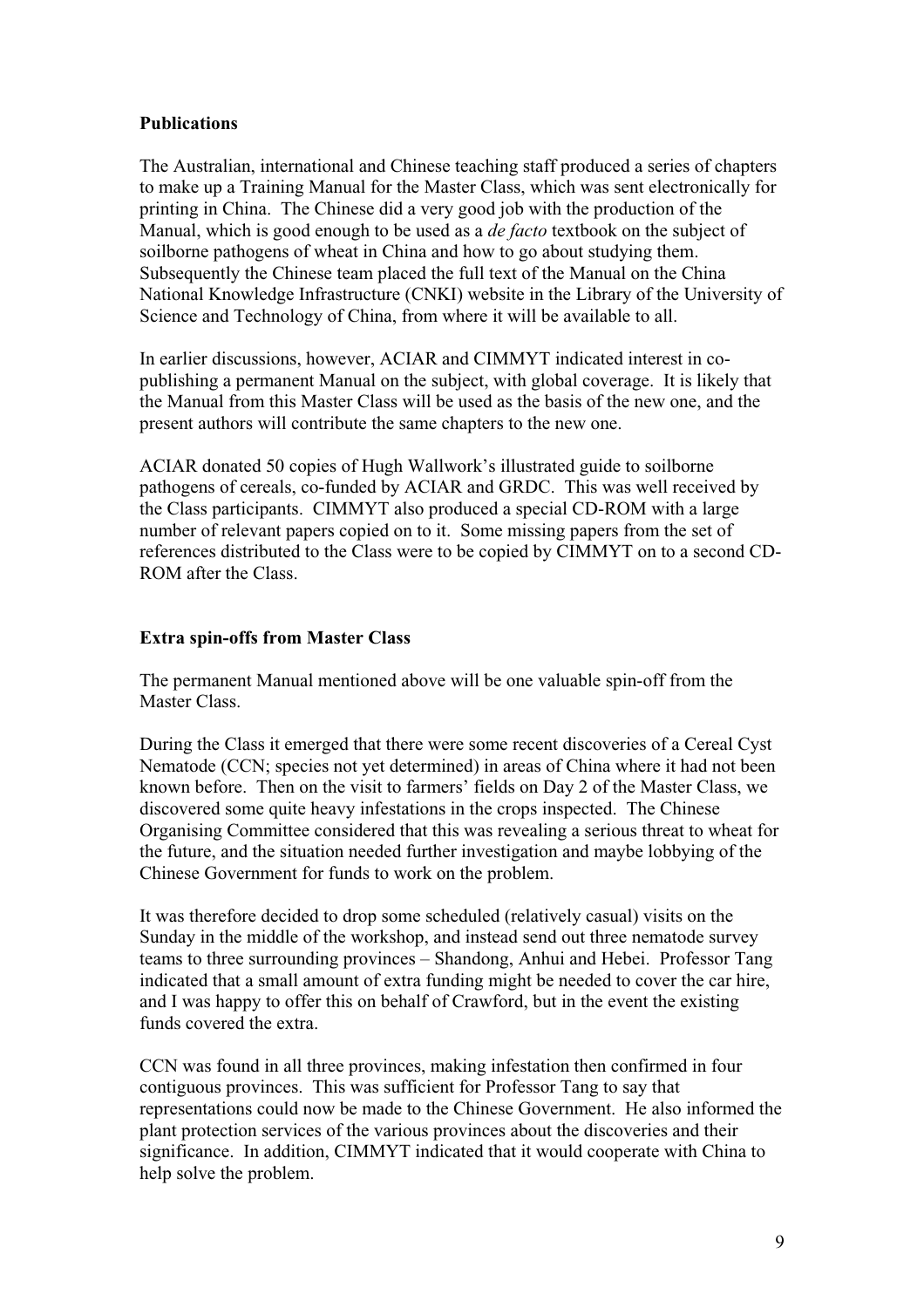Master Class participants in relevant provinces decided to set up a national website and network on CCN, and this was already being done as the Class concluded. Dr Julie Nicol has played a role in organizing the CCN network and her involvement will mean that CIMMYT can assist the future development of the network.

A lot of common interest was also found in the fungal pathogen *Pythium*, which was one of the Class topics. The Class also agreed to set up a website and network for *Pythium*, and this too was being done as the Class closed.

Further, a program on *Fusarium* and other pathogens is being established between Prof Burgess at Sydney University and staff of Gansu Agricultural University. This may involve student training in Australia.

These developments beyond the immediate bounds of class teaching are valuable extra benefits from the Master Class, and they show the value of bringing together a group of relative experts on a particular topic and discussing that topic in detail.

#### **Presentation of Master Class certificates**

The Class closed with the traditional presentation of certificates at a formal closing ceremony. The Chinese team did an amazing job in producing the certificates. On the Friday mid-morning we made the last editorial corrections to the certificates; on Friday at 5 pm we presented the certificates, which were beautifully printed on parchment paper and fastened into hard card, folding covers. Very elegant, and much appreciated by the participants.

The Class also chose to present two special certificates, mounted in different coloured covers from the other ones. The first was to Professor Tang Wenhua and recognised his lifetime achievement in Chinese and international plant pathology; the other was to Dr Albert Rovira to recognise his lifetime achievement in international soil science and plant pathology. A gathering of expert soil pathologists seemed an appropriate forum in which to recognise these two very distinguished scientists. The presentations were kept secret from them, and they appeared to appreciate the gesture and the surprise.

#### **Australian journalist at Master Class and elsewhere in China**

Cathy Reade of Crawford's public awareness program supported Ms Sally White, senior grains writer of Australia's Rural Press to attend part of the Master Class. Sally attended the first few days of the Class (including the field trip to farmers' fields), and then went for seven days to visit a number of ACIAR projects in Hangzhou and Beijing. She then returned to Zhengzhou for a visit to the National Engineering Research Centre for Wheat (location of another ACIAR project), and finally the Master Class again for the last day.

Sally professed herself very pleased with these visits, and said that she obtained stories and photographs that would make a series of articles on her return to Australia.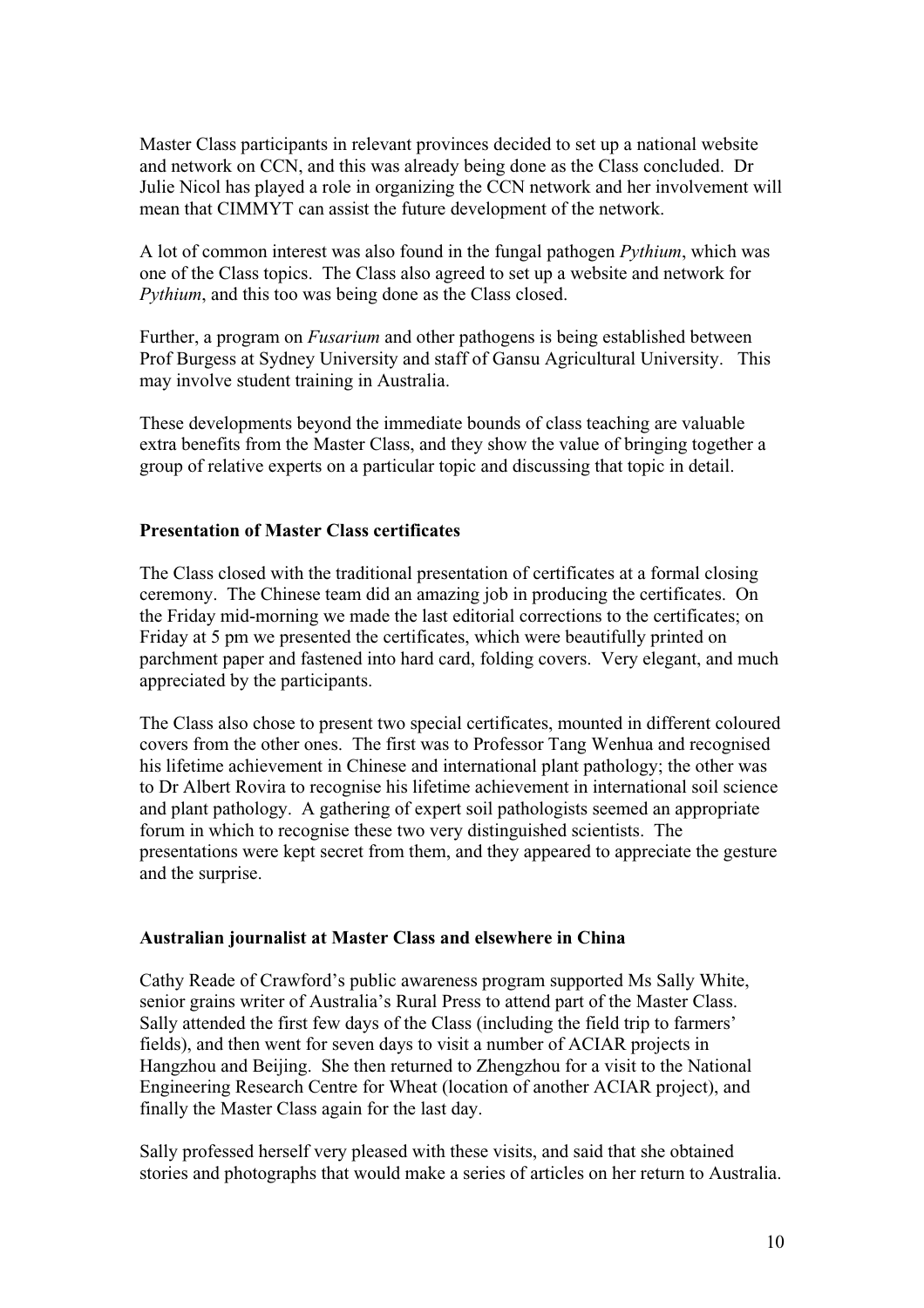It will remain for Crawford to see whether or not the articles are a good return on the travel investment.

### **Feedback from participants**

Feedback was sought from participants by circulating a questionnaire with 13 questions, for return by the end of the Class. This proved a very valuable exercise for future planning, since it revealed a number of areas where the content or the balance of the Class was not optimal. A summary and analysis of the answers is given in Attachment 3, and gives useful feedback for any future Master Classes in China.

#### **Comment by Director of Master Class Program (Paul Ferrar)**

I believe that this was a very successful Master Class that was greatly appreciated by the Chinese participants – and indeed the Chinese organisers. Professor Tang Wenhua kept describing it as a great event for Chinese plant pathology, and it may have been one of the first to teach plant pathology at such a high level using international experts in addition to the Chinese experts.

Both Organising Committees worked hard on the Program for the Master Class, and we tried to judge what the participants would know and what not, how far lectures should be balanced by practical classes, and how good the participants' skills in English would be (which determined how much could be taught in the time available). In the end we misjudged all those factors to some degree, but I doubt that we could have done better. I feel that the Class still achieved a very great deal.

I should also mention the spin-off benefits of the new Manual, the Cereal Cyst Nematode (CCN) Network, the *Pythium* Network, the proposed national survey for CCN and the work on *Fusarium* in Gansu province. Master Classes cannot necessarily be expected to create such additional initiatives, and I feel that these are very valuable – not only for the networks themselves but also for the demonstration to the participants of what can be done when a group of experts gets together and determines a practical course of action. We gave Professor Tang (who is very experienced in lobbying for funds and official action) good ammunition to take these initiatives forward, and he will certainly not let them wither.

It was interesting to observe the Chinese reaction to the interactive style of teaching that has been pioneered in Master Classes. In China teaching is didactic – a lecturer stands and delivers a lecture to an audience that listens in silence and does not talk back. In Master Classes teachers stand among the participants, talk directly to them, and ask questions that expect immediate answers. For the first day or so this style was clearly a shock, but after that the participants very much warmed to it (helped by the fact that they had then met the teachers socially over the dinner table), and by the end they were telling us that they would take that style back to their provinces (a number of them were university teachers).

Paul Ferrar Maarten Ryder Canberra Adelaide August 2005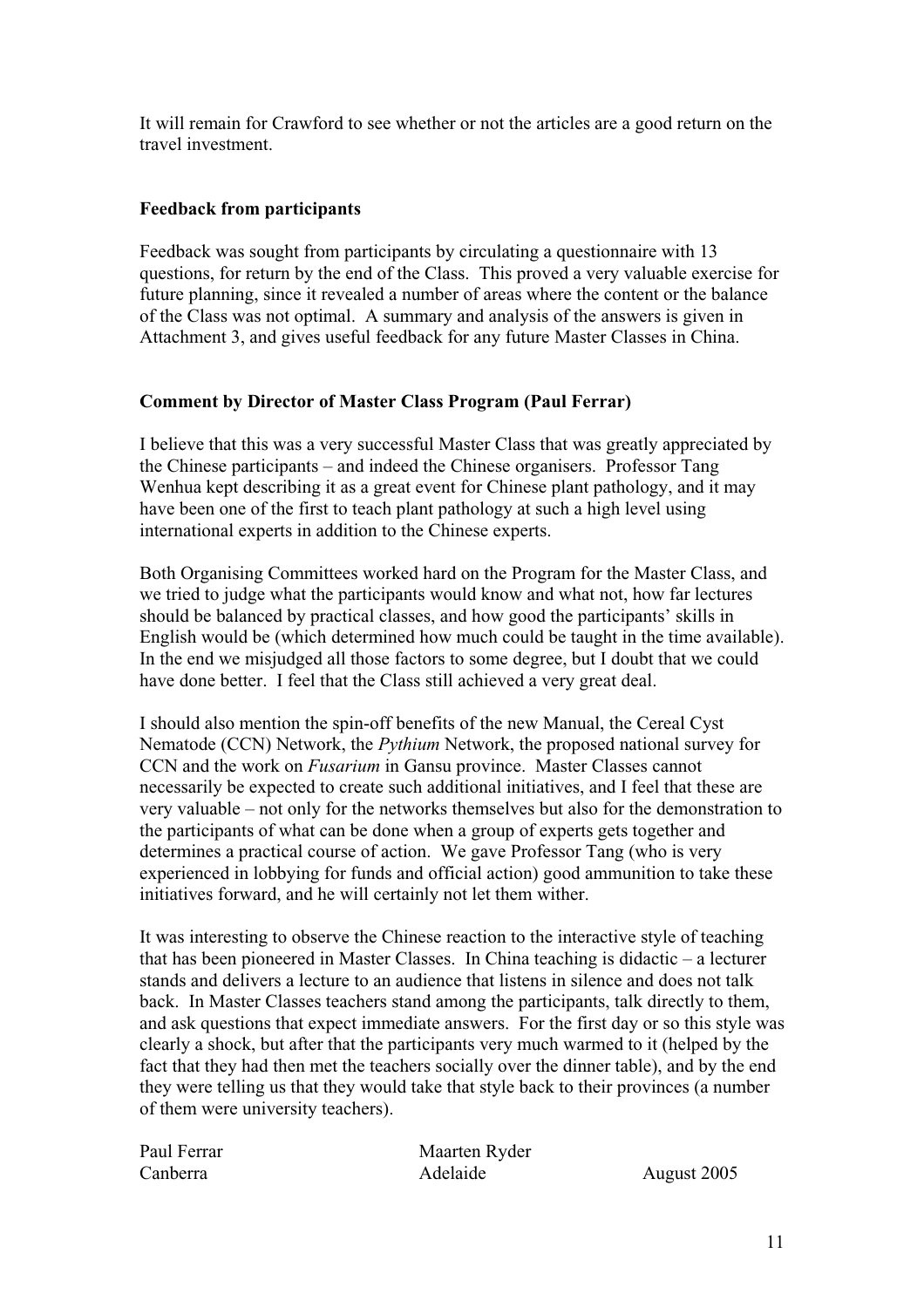

Prof Burgess and participants in the classroom at HAU



Symptoms of sharp eyespot – a serious wheat disease



Visit to farmers' fields: Dr Ma Ping, Dr Julie Nicol, local farmer and Prof Tang Wenhua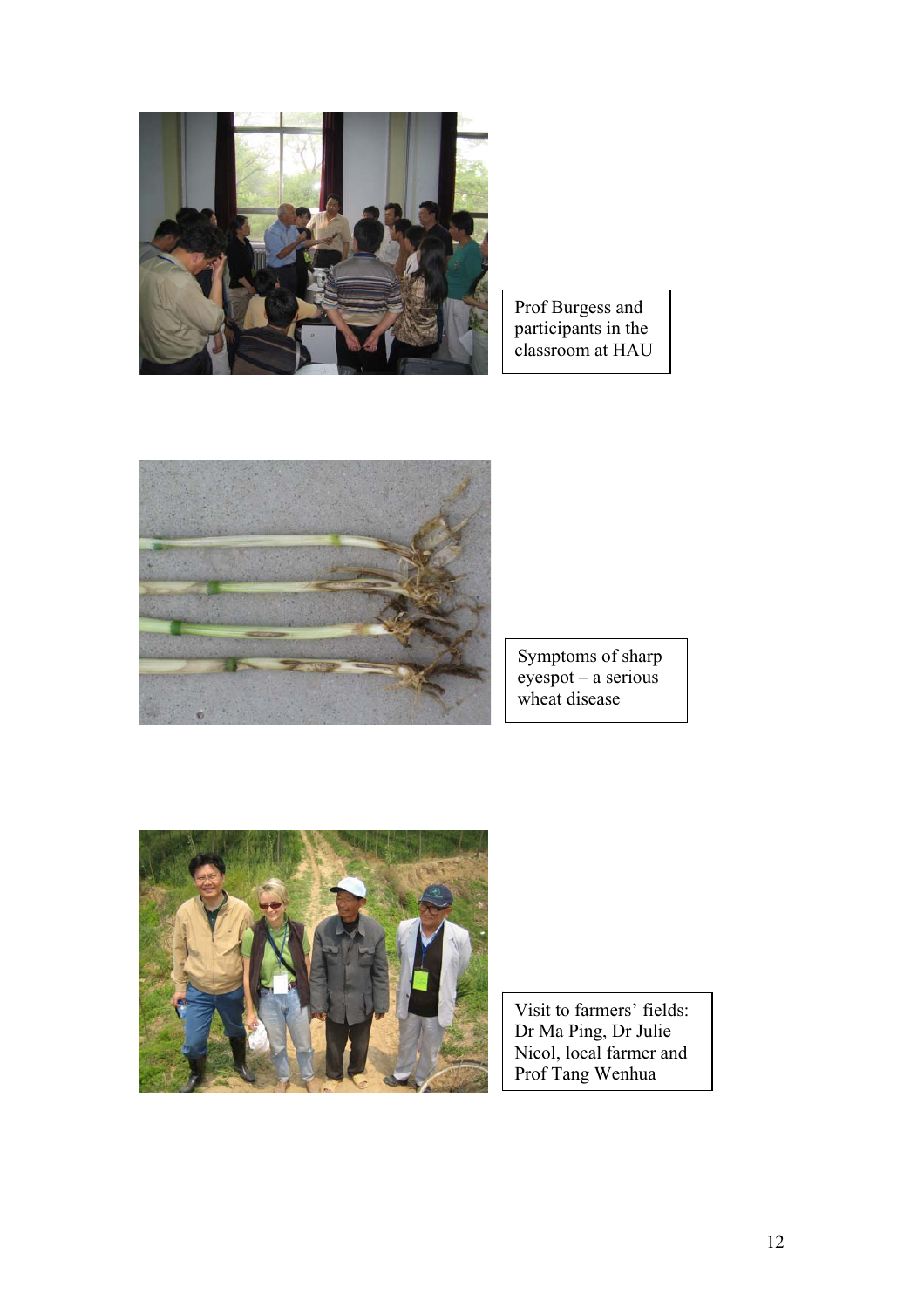# **INTERNATIONAL MASTER CLASS ON SOILBORNE PATHOGENS OF WHEAT**

## **PROGRAM**

| Henan Agricultural University, 9-20 MAY 2005 |
|----------------------------------------------|
|                                              |

| Day                                    | <b>Event/lecture</b>                                                                                                                                                                                | Time                   | By whom                                                                                                                            | <b>Comments</b>                                                        |
|----------------------------------------|-----------------------------------------------------------------------------------------------------------------------------------------------------------------------------------------------------|------------------------|------------------------------------------------------------------------------------------------------------------------------------|------------------------------------------------------------------------|
| <b>Sunday 8 May</b>                    | Registration                                                                                                                                                                                        | All day                | Li Honglian                                                                                                                        |                                                                        |
| Day 1<br><b>Monday 9</b><br><b>May</b> | <b>Official opening</b>                                                                                                                                                                             | 0830-1000              | Prof. Zhao Weidong,<br><b>Vice President of</b><br><b>HAU</b><br>Mr. Luo Quiwu, Deputy<br><b>Minister of</b><br><b>Agriculture</b> | Chaired by<br>Prof. Tang<br>Wenhua<br>Dr. Paul<br>Ferrar               |
|                                        | Class photograph                                                                                                                                                                                    |                        | <b>Department in Henan</b><br>province<br>Dr. Albert Rovira<br>Dr. Paul Ferrar                                                     |                                                                        |
|                                        | <b>REFRESHMENT</b><br><b>BREAK</b>                                                                                                                                                                  | 1000-1030              |                                                                                                                                    |                                                                        |
|                                        | <b>Introduction to</b><br><b>Master Class:</b><br>summarise<br>program, aims, how<br>we will work<br>together, 'Scenario'<br>idea (for later in<br>Class)<br><b>Circulate feedback</b><br>questions | 1030-1050              | <b>Lester Burgess</b>                                                                                                              |                                                                        |
|                                        | <b>Wheat production</b><br>systems (spring<br>wheat, winter<br>wheat, management,<br>irrigation, rotation,<br>crop residue)                                                                         | 1050-1120              | Prof He Zhonghu                                                                                                                    | This talk in<br>English,<br>because<br>Australian<br>experts<br>needed |
|                                        | <b>Genetics and</b><br>screening for<br>resistance of wheat<br><b>LUNCH BREAK</b>                                                                                                                   | 1120-1200<br>1200-1330 | Prof. He Zhonghu                                                                                                                   | background                                                             |
|                                        |                                                                                                                                                                                                     |                        |                                                                                                                                    |                                                                        |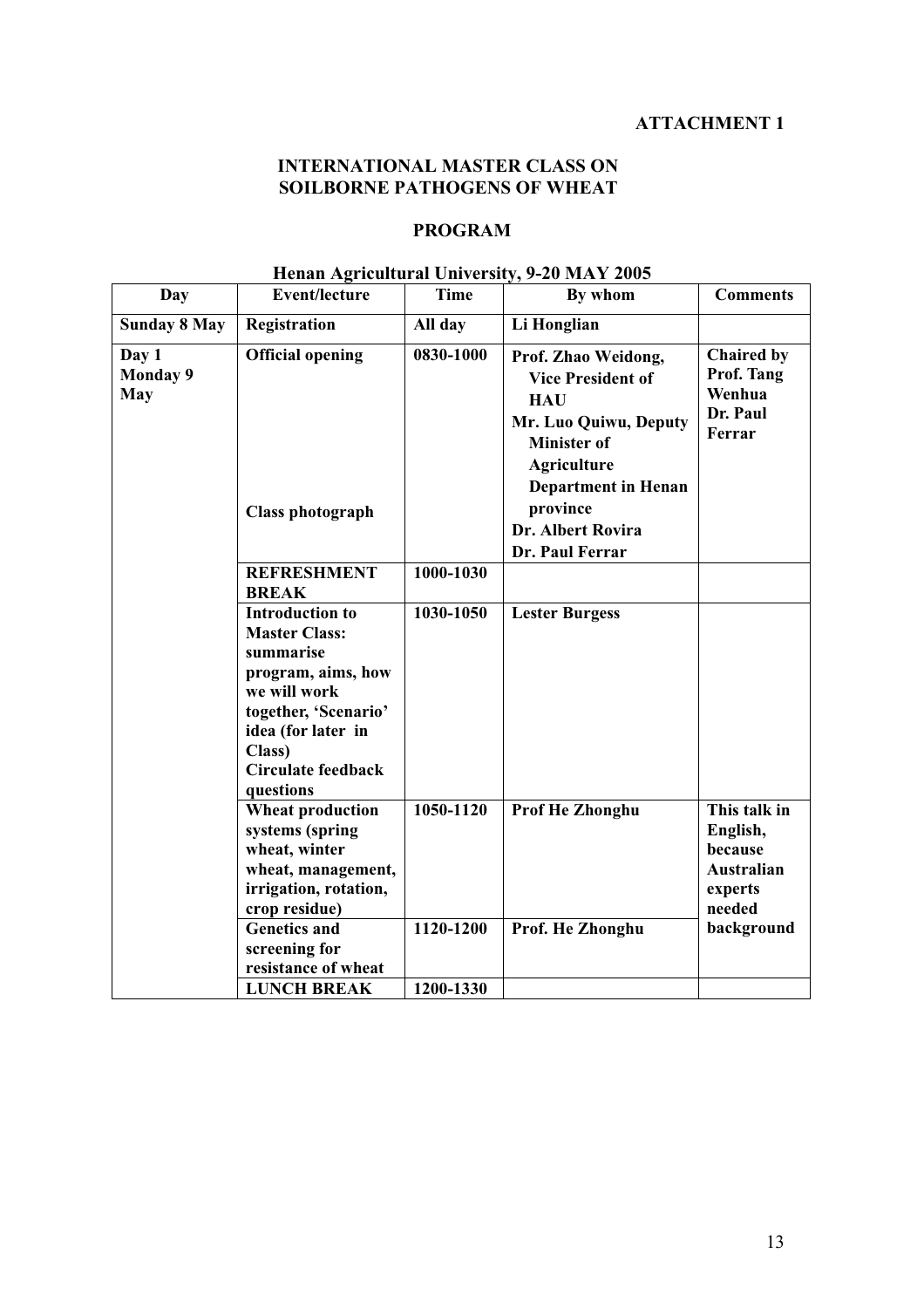| Day               | <b>Event/lecture</b>                                             | <b>Time</b>                    | By whom                                                                   | <b>Comments</b>           |
|-------------------|------------------------------------------------------------------|--------------------------------|---------------------------------------------------------------------------|---------------------------|
|                   | Key features of<br>soilborne<br>pathogenic fungi                 | 1430-1500                      | <b>Lester Burgess</b>                                                     |                           |
|                   | Key features of<br>nematodes                                     | 1500-1530                      | <b>Ian Riley</b>                                                          |                           |
|                   | Key wheat diseases:<br>soilborne and foliar                      | 1530-1600                      | <b>Tang Wenhua</b>                                                        |                           |
|                   | <b>Australian</b><br>perspective of<br>diseases to be<br>covered | 1600-1620                      | <b>Hugh Wallwork</b>                                                      |                           |
|                   | <b>BREAK</b>                                                     | 1620-1635                      |                                                                           |                           |
| $\sqrt{Day1}$     | <b>Introduction to field</b><br>trip, sampling and<br>assessment | 1635-1730                      | Li Honglian, Lester<br><b>Burgess, Ian Riley, Julie</b><br>Nicol, Ma Ping |                           |
| continued]        | Welcome banquet<br>hosted by HAU                                 | 1830-2030                      | <b>Toast by HAU Vice</b><br>president                                     |                           |
|                   | <b>Informal meeting at</b><br>which participants                 | <b>During</b><br><b>Dinner</b> | <b>Ma Ping</b><br><b>Tang Wenhua</b>                                      |                           |
|                   | introduce                                                        |                                | All participants                                                          |                           |
|                   | themselves                                                       |                                |                                                                           |                           |
|                   | including their                                                  |                                | Participants                                                              |                           |
|                   | experience and                                                   |                                |                                                                           |                           |
|                   | topics they are                                                  |                                |                                                                           |                           |
|                   | interested in                                                    |                                |                                                                           |                           |
|                   | discussing in the                                                |                                |                                                                           |                           |
|                   | class                                                            |                                |                                                                           |                           |
|                   | [Presentations by<br>participants on                             |                                |                                                                           |                           |
|                   | other evenings]                                                  |                                |                                                                           |                           |
|                   |                                                                  |                                |                                                                           |                           |
| Day 2             | <b>Field trip to Yuan</b>                                        | <b>Start 0800</b>              | Li Honglian                                                               | <b>Sharp</b>              |
| <b>Tuesday 10</b> | <b>Yang County, 80 km</b>                                        |                                | All participants                                                          | eyespot, take             |
| May               | from Zhengzhou                                                   |                                |                                                                           | all, root rot<br>nematode |
|                   | <b>LUNCH BREAK</b>                                               | 1200-1400                      |                                                                           | and other                 |
|                   | <b>Field trip to Xushui</b>                                      | 1400-1630                      | Li Honglian                                                               | disease                   |
|                   | Town for cyst                                                    |                                | <b>Zhouzhou Plant</b>                                                     | collections               |
|                   | nematode                                                         |                                | <b>Protection Station</b>                                                 |                           |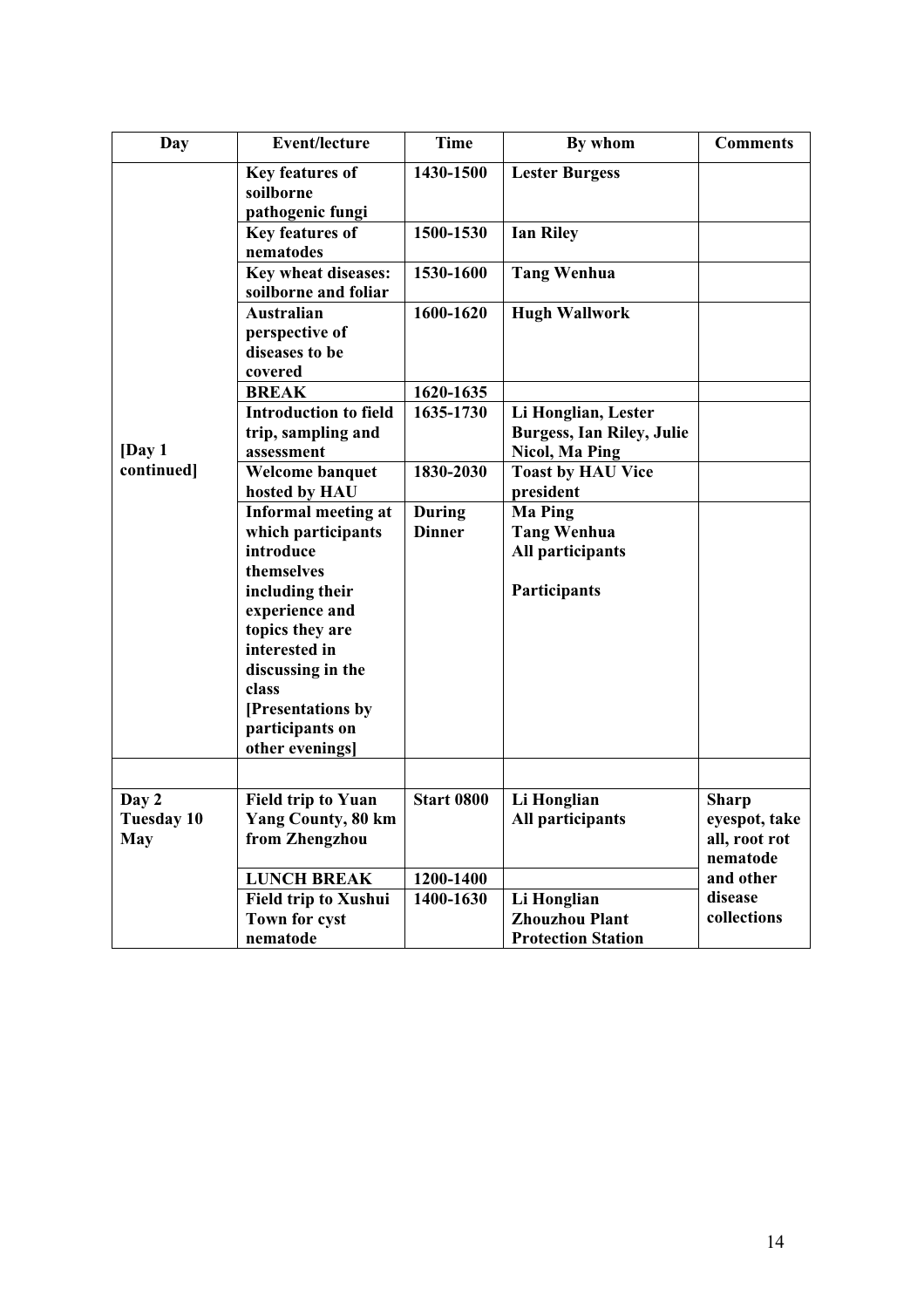| Day                                        | <b>Event/lecture</b>                                                                                                                                                                                                                                                                                                      | <b>Time</b>                                      | By whom                                                                                            | <b>Comments</b> |
|--------------------------------------------|---------------------------------------------------------------------------------------------------------------------------------------------------------------------------------------------------------------------------------------------------------------------------------------------------------------------------|--------------------------------------------------|----------------------------------------------------------------------------------------------------|-----------------|
| Day 3<br><b>Wednesday 11</b><br><b>May</b> | Work in the<br>pathology lab on<br>plant material<br>collected on<br>yesterday's field<br>trip, and also<br>material that<br>participants<br>brought from their<br>home provinces, or<br>collected in advance<br>from the HAU farm<br>plots that were<br>established for the<br>class.<br>Washing,<br>extraction, plating | <b>Start 0800,</b><br>work to<br>take all<br>day | Li Honglian, Julie Nicol,<br><b>Ian Riley, Lester</b><br>Burgess, Ma Ping,<br><b>Maarten Ryder</b> |                 |
| Day 4<br>Thursday 12<br><b>May</b>         | <b>Summary of</b><br>farming systems,<br>and minimum<br>tillage and its<br>impact on root<br>diseases<br>Take-all                                                                                                                                                                                                         | 0800-0900<br>0900-1030                           | <b>Albert Rovira</b><br><b>Hugh Wallwork</b>                                                       |                 |
|                                            | <b>BREAK</b>                                                                                                                                                                                                                                                                                                              | 1030-1100                                        |                                                                                                    |                 |
|                                            | Nematology:<br><b>Biology and Ecology</b>                                                                                                                                                                                                                                                                                 | 1100-1200                                        | <b>Ian Riley</b>                                                                                   |                 |
|                                            | <b>LUNCH</b>                                                                                                                                                                                                                                                                                                              | 1200-1400                                        |                                                                                                    |                 |
|                                            | <b>Laboratory session</b><br>on nematodes                                                                                                                                                                                                                                                                                 | 1430-1600                                        | Julie Nicol, Ian Riley,<br><b>Peng Deliang</b>                                                     |                 |
|                                            | <b>BREAK</b>                                                                                                                                                                                                                                                                                                              | 1600-1630                                        |                                                                                                    |                 |
|                                            | Population<br><b>Dynamics of</b><br>nematodes                                                                                                                                                                                                                                                                             | 1630-1730                                        | <b>Ian Riley</b>                                                                                   |                 |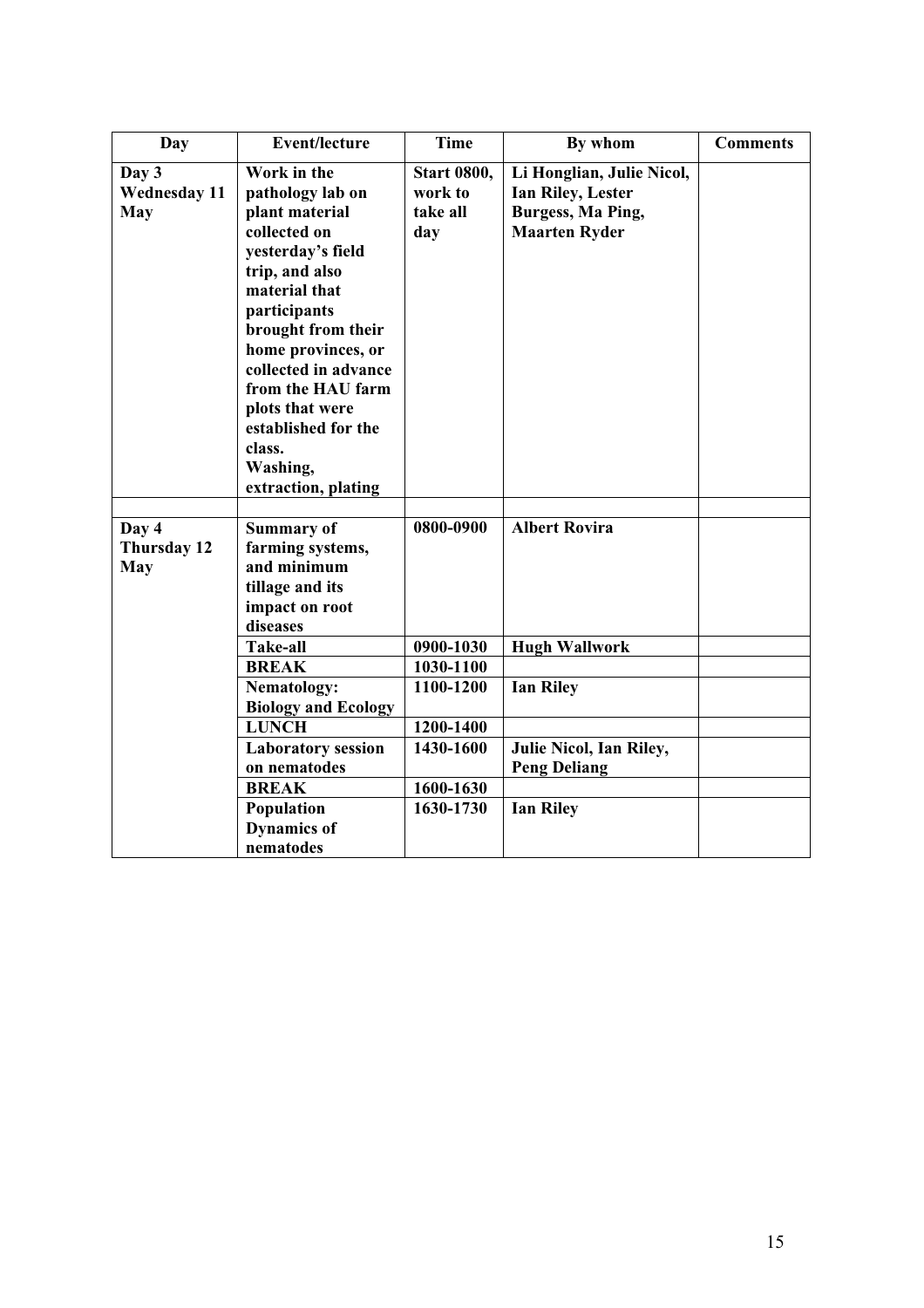| Day                              | <b>Event/lecture</b>                                                                                                                                                                                                                                                 | <b>Time</b>                   | By whom                                                  | <b>Comments</b>                            |
|----------------------------------|----------------------------------------------------------------------------------------------------------------------------------------------------------------------------------------------------------------------------------------------------------------------|-------------------------------|----------------------------------------------------------|--------------------------------------------|
| Day 5<br>Friday 13 May           | <b>Root lesion</b><br>nematodes (RLN)                                                                                                                                                                                                                                | 0800-0900                     | <b>Julie Nicol</b>                                       |                                            |
|                                  | Common root rot,<br>Pythium, eyespot,<br>base rot                                                                                                                                                                                                                    | 0900-1030                     | <b>Hugh Wallwork</b><br><b>Maarten Ryder</b>             |                                            |
|                                  | <b>BREAK</b>                                                                                                                                                                                                                                                         | 1030-1100                     |                                                          |                                            |
|                                  | <b>Cereal Cyst</b><br><b>Nematode (CCN)</b>                                                                                                                                                                                                                          | 1100-1200                     | <b>Julie Nicol</b>                                       |                                            |
|                                  | <b>LUNCH</b>                                                                                                                                                                                                                                                         | 1200-1430                     |                                                          |                                            |
|                                  | <b>Laboratory work:</b><br>class split into two<br>groups, who<br>changed over half<br>way through the<br>afternoon<br>One group on fungi<br>One group on<br>nematodes<br><b>Presentations by</b><br>some participants<br>on their institutions<br>and work programs | 1430-1730<br><b>From 2000</b> | All experts,<br><b>Peng Deliang</b><br>Participants      | Participants<br>check<br>isolations        |
|                                  |                                                                                                                                                                                                                                                                      |                               |                                                          |                                            |
| Day 6<br>Saturday 16<br>May      | Whole day tour to<br>Kaifeng city, ancient<br>capital of Song<br>Dynasty,<br><b>Lunch in Kaifeng</b>                                                                                                                                                                 | 0730-1700                     | Li Honglian and<br>assistants                            |                                            |
|                                  |                                                                                                                                                                                                                                                                      |                               |                                                          |                                            |
| Day 7<br>Sunday 16<br><b>May</b> | <b>Nematode sampling</b><br>trips to Hebei,<br><b>Shandong</b> and<br><b>Anhui Provinces</b>                                                                                                                                                                         | 0800-1130                     | <b>Selected Chinese and</b><br><b>Australian experts</b> | <b>Cereal cyst</b><br>nematode<br>sampling |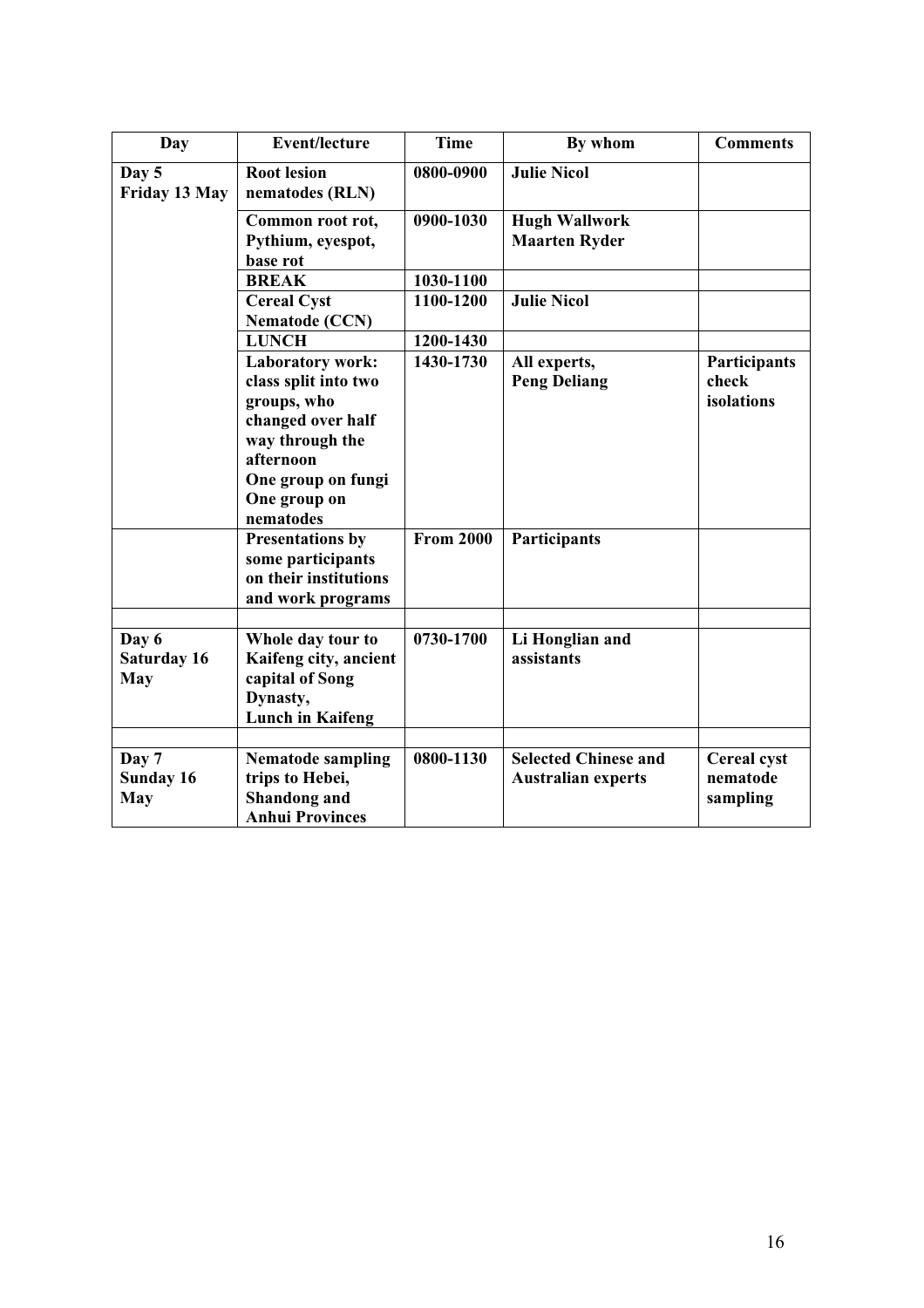| Day               | <b>Event/lecture</b>      | <b>Time</b>      | By whom                    | <b>Comments</b>         |
|-------------------|---------------------------|------------------|----------------------------|-------------------------|
| Day 8             | <b>Introduction to</b>    | 0800-0900        | <b>Hugh Wallwork</b>       | Paper by                |
| Monday 16         | molecular                 |                  |                            | Kathy                   |
| May               | diagnostics               |                  |                            | Ophel-<br><b>Keller</b> |
|                   |                           |                  |                            |                         |
|                   | <b>Sharp Eyespot</b>      | 0900-1000        | Li Honglian                |                         |
|                   | <b>BREAK</b>              | 1000-1030        |                            |                         |
|                   | Rhizoctonia bare<br>patch | 1030-1130        | <b>Stephen Neate</b>       |                         |
|                   | <b>LUNCH</b>              | 1200-1430        |                            |                         |
|                   | <b>Viruses</b>            | 1430-1530        | <b>Chen Jianping</b>       |                         |
|                   | <b>Laboratory session</b> | 1530-1730        | Li Honglian                |                         |
|                   | Rhizoctonia diseases      |                  |                            |                         |
|                   | <b>Viruses diseases</b>   |                  |                            |                         |
|                   |                           |                  |                            |                         |
| Day 9             | <b>Introduction to</b>    | 0800-0900        | <b>Lester Burgess</b>      |                         |
| <b>Tuesday 17</b> | Fusarium biology/         |                  |                            |                         |
| May               | taxonomy                  |                  |                            |                         |
|                   | <b>Fusarium</b> head      | 0900-1030        | <b>Stephen Neate,</b>      |                         |
|                   | blight (FHB)              |                  | <b>Tomohiro Ban, Shang</b> |                         |
|                   |                           |                  | Hongsheng                  |                         |
|                   | <b>BREAK</b>              | 1030-1100        |                            |                         |
|                   | <b>Crown rot and foot</b> | 1100-1200        | <b>Lester Burgess</b>      |                         |
|                   | rot                       |                  |                            |                         |
|                   | <b>LUNCH</b>              | 1200-1330        |                            |                         |
|                   | <b>Pink snow mould</b>    | 1430-1530        | <b>Shang Hongsheng</b>     |                         |
|                   | <b>Laboratory session</b> | 1530-1730        | <b>Shang Hongsheng,</b>    |                         |
|                   | on Fusarium               |                  | Li Honglian                |                         |
|                   | <b>Fusarium, Pink</b>     |                  |                            |                         |
|                   | snow mould                |                  |                            |                         |
|                   | <b>Presentations by</b>   | <b>From 2000</b> | Participants               |                         |
|                   | some participants         |                  |                            |                         |
|                   | on their institutions     |                  |                            |                         |
|                   | and work programs         |                  |                            |                         |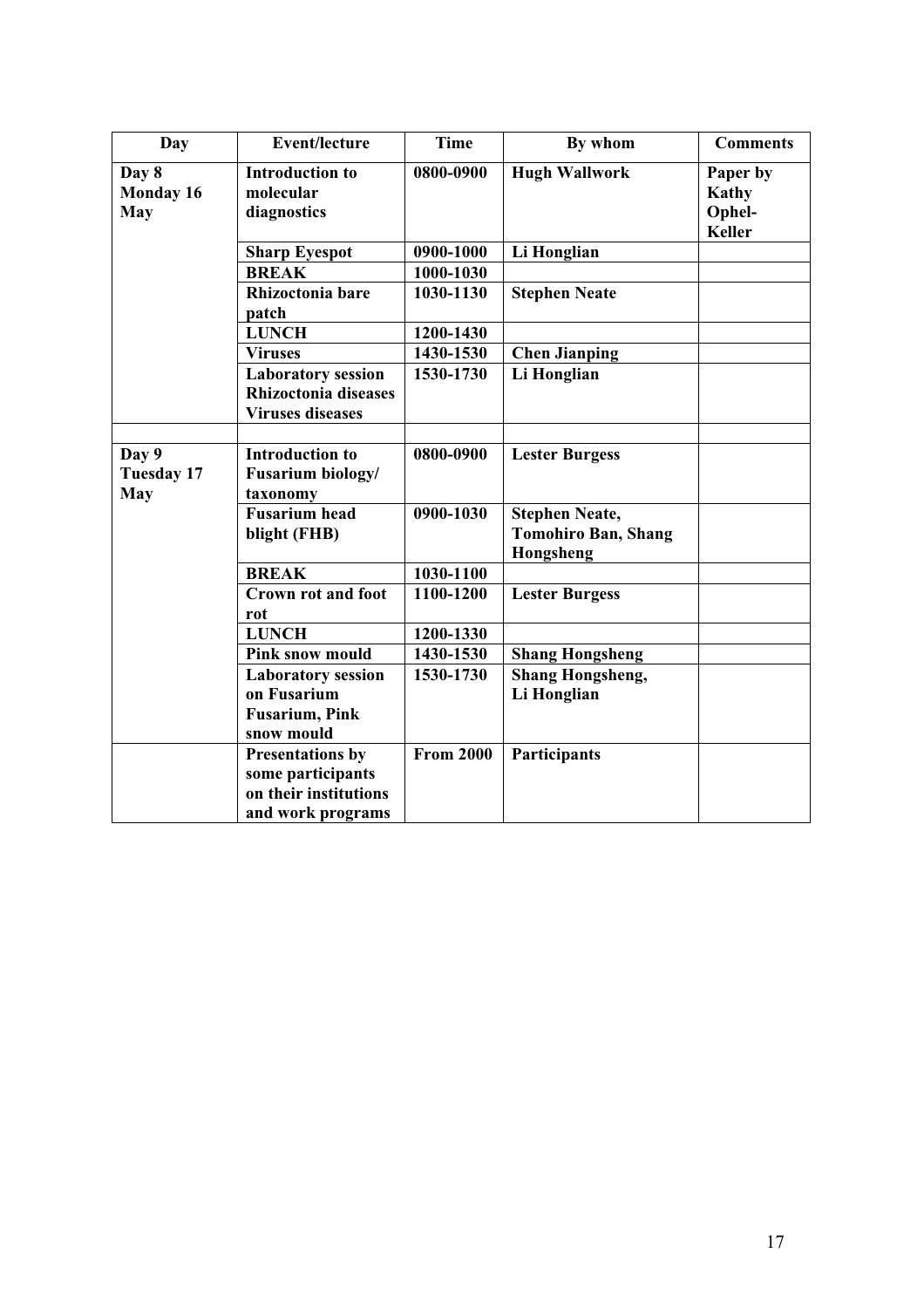| Day                 | <b>Event/lecture</b>         | <b>Time</b>        | By whom                | <b>Comments</b> |
|---------------------|------------------------------|--------------------|------------------------|-----------------|
| Day 10              | <b>Control of soilborne</b>  |                    |                        |                 |
| <b>Wednesday 18</b> | diseases:                    |                    |                        |                 |
| <b>May</b>          | <b>Introduction</b>          | 0800-0815          | <b>Lester Burgess</b>  |                 |
|                     | <b>Chemical control</b>      | 0815-0900          | Hugh Wallwork,         |                 |
|                     |                              |                    | <b>Zhang Xiaofeng</b>  |                 |
|                     |                              |                    | (presented by Ma Ping) |                 |
|                     | <b>Biological control in</b> | 0900-1000          | <b>Maarten Ryder</b>   |                 |
|                     | Australia                    |                    |                        |                 |
|                     | <b>BREAK</b>                 | 1000-1030          |                        |                 |
|                     | <b>Biological control in</b> | 1030-1130          | <b>Yang Hetong</b>     |                 |
|                     | China                        |                    |                        |                 |
|                     | <b>LUNCH</b>                 | 1200-1330          |                        |                 |
|                     | <b>Field trip to HAU</b>     | <b>Start 1430,</b> | Li Honglian, Ma Ping,  |                 |
|                     | farm plots (15 km            | for whole          | <b>Wang Huiwei</b>     |                 |
|                     | away): to inspect            | of                 |                        |                 |
|                     | breeders' plots,             | afternoon          |                        |                 |
|                     | disease nursery and          |                    |                        |                 |
|                     | control experiments          |                    |                        |                 |
|                     | (biological and              |                    |                        |                 |
|                     | chemical)                    |                    |                        |                 |
|                     | <b>Presentations by</b>      | <b>From 2000</b>   | Participants           |                 |
|                     | final participants on        |                    |                        |                 |
|                     | their institutions           |                    |                        |                 |
|                     | and work programs            |                    |                        |                 |
|                     |                              |                    |                        |                 |
| Day 11              | <b>Genetics of</b>           | 0800-0900          | Hugh Wallwork, Julie   |                 |
| Thursday 19         | resistance                   |                    | Nicol,                 |                 |
| <b>May</b>          | <b>Screening, Breeding</b>   | 0900-1000          | Hugh Wallwork, Julie   |                 |
|                     | for resistance               |                    | <b>Nicol</b>           |                 |
|                     | <b>BREAK</b>                 | 1000-1030          |                        |                 |
|                     | <b>Disease prediction:</b>   | 1030-1130          | <b>Ian Riley</b>       | Paper partly    |
|                     | survey samples,              |                    |                        | by Kathy        |
|                     | planning for                 |                    |                        | Ophel-          |
|                     | sampling (DEST               |                    |                        | <b>Keller</b>   |
|                     | project)                     |                    |                        |                 |
|                     | <b>LUNCH</b>                 | 1200-1330          |                        |                 |
|                     | Stalk rot of corn            | 1430-1530          | <b>Wang Xiaoming</b>   |                 |
|                     | <b>Preparation of</b>        | 1530-1800          | All participants (in   |                 |
|                     | "Scenarios"                  |                    | groups)                |                 |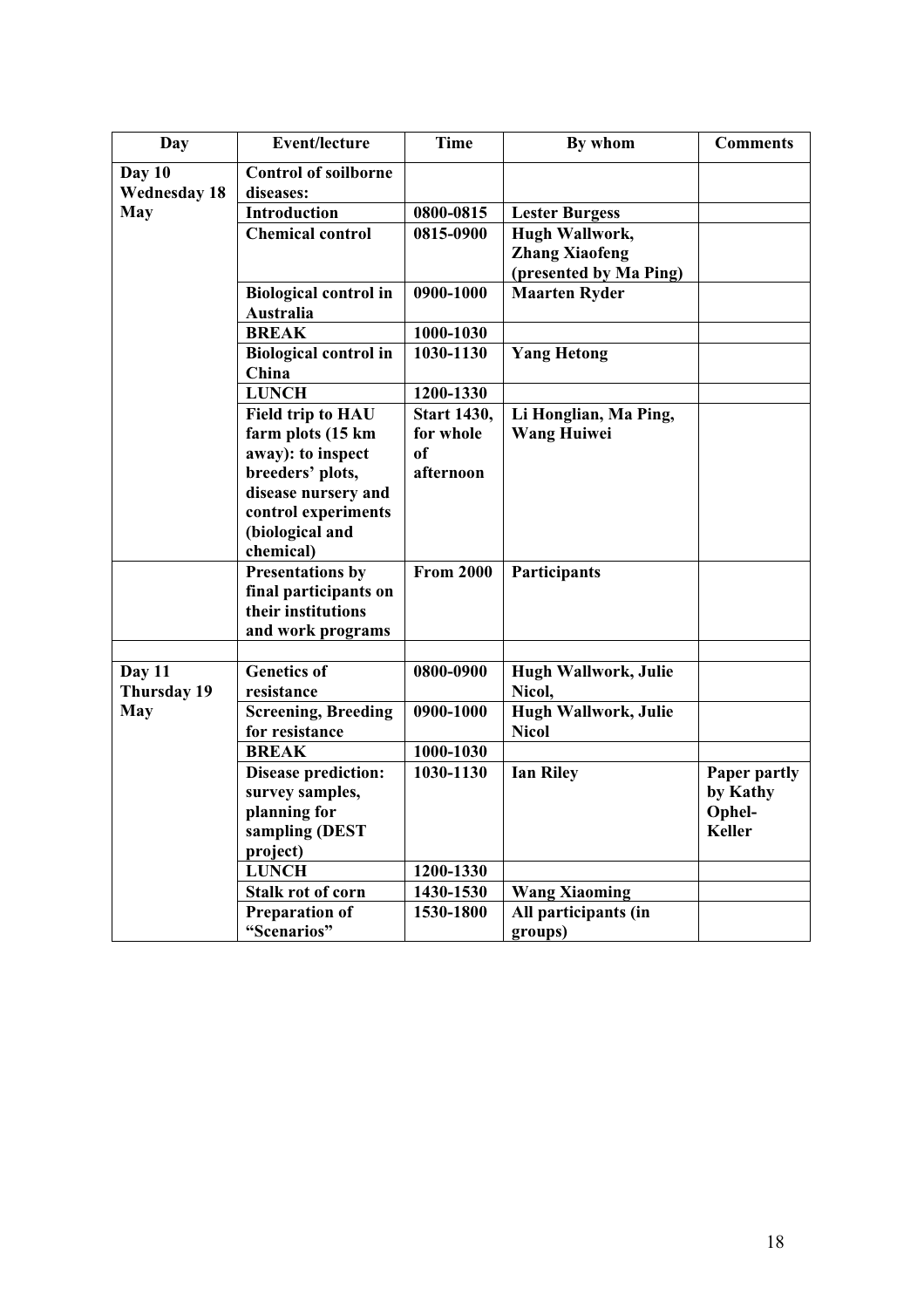| Day                     | <b>Event/lecture</b>                                                                     | <b>Time</b> | By whom                                                                                                                                                                                   | <b>Comments</b>                                                                          |
|-------------------------|------------------------------------------------------------------------------------------|-------------|-------------------------------------------------------------------------------------------------------------------------------------------------------------------------------------------|------------------------------------------------------------------------------------------|
| Day 12<br>Friday 20 May | <b>Progress of research</b><br>on wheat in<br><b>NERCW</b>                               | 0800-0900   | <b>National Engineering</b><br><b>Research Centre for</b><br><b>Wheat (NERCW)</b><br><b>Prof Yin Jun</b>                                                                                  |                                                                                          |
|                         | Progress of wheat<br>disease control in<br>Henan                                         | 0900-0930   | <b>Henan Plant Protection</b><br>& Quarantine Station<br>(HNPPQS)<br>Senior expert                                                                                                        |                                                                                          |
|                         | <b>Control of Wheat</b><br>eyespot by Celest                                             | 0930-0940   | Representative of<br>Syngenta                                                                                                                                                             |                                                                                          |
|                         | <b>Control of Wheat</b><br>diseases by Raxil                                             | 0940-0950   | <b>Representative of Bayer</b>                                                                                                                                                            |                                                                                          |
|                         | <b>BREAK</b>                                                                             | 1000-1030   |                                                                                                                                                                                           |                                                                                          |
|                         | <b>Presentation of</b><br>"Scenarios"                                                    | 1030-1130   | <b>Selected participants</b><br>(representing groups)                                                                                                                                     |                                                                                          |
|                         | <b>LUNCH</b>                                                                             | 1200-1430   |                                                                                                                                                                                           |                                                                                          |
|                         | What should be<br>done next, and how?<br><b>FEEDBACK</b> on the<br>class                 | 1430-1700   | Ma Ping to coordinate<br>discussion                                                                                                                                                       | <b>Possibly</b><br>time in the<br>lab for those<br>who want it                           |
|                         | <b>Closing Ceremony,</b><br>including<br>graduation<br>(presentation of<br>certificates) | 1730-1800   | <b>Senior HAU person</b><br>Prof. Yin Jun, deputy<br>director of NERCW<br><b>Zhao Yongqian station</b><br>master of HNPPQS<br><b>Maarten Ryder,</b><br><b>Julie Nicol,</b><br>Li Honglian | Chairman:<br>Dr. Albert<br>Rovira<br><b>Also</b><br>presentation<br>of official<br>gifts |
|                         | <b>Certification</b><br>awarded                                                          |             |                                                                                                                                                                                           |                                                                                          |

**Note: Ma Ping and Tang Wenhua were responsible for organising translation in the workshop.**

**Timetable for meals:** 

| 1. | Breakfast     | 0700-0800 |
|----|---------------|-----------|
| 2. | Lunch         | 1200-1330 |
| 3. | <b>Supper</b> | 1830-2000 |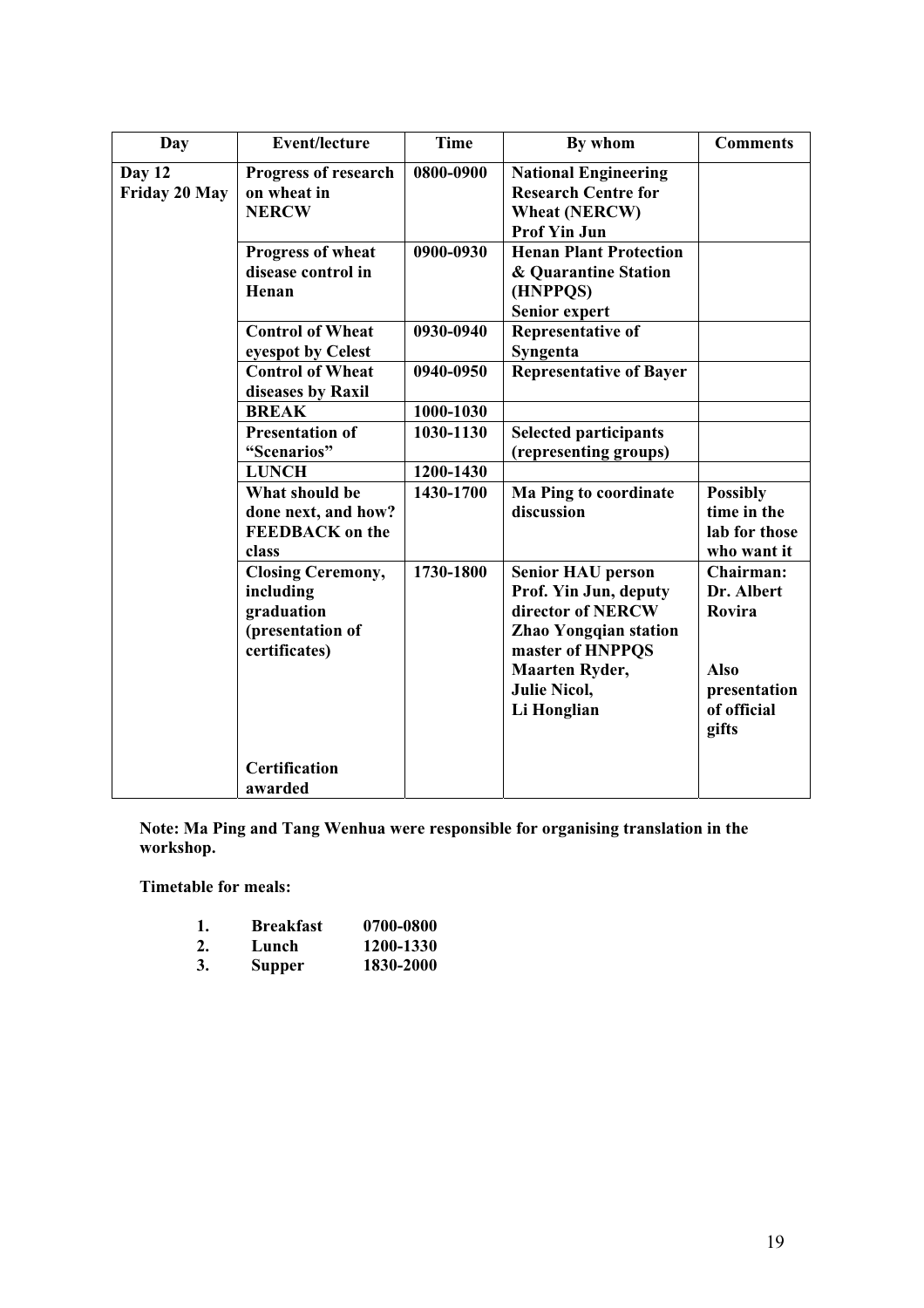| houshengying@yahoo.com.<br>ip zhang der@sina.com<br>${\bf Song}$ vuli ${\bf 2000}$ @126.com<br>$v$ hx2156 $@163$ .com<br>$\mathbf{Inq}(a)$ gsau.edu.cn<br>$\mathbf{mrdv}(\widehat{\boldsymbol{x}})$ heinfo.net<br>lih@gsau.edu.cn<br>shiji@jaas.ac.cn<br>$\sup( \alpha \leq 1 \text{ and }$<br>E-mail<br><mark>팅</mark> | THE PARTICIPANTS OF INTERNATIONAL MASTER CLASS ON SOILBORNE PATHOGENS OF WHEAT<br>0371-63558170<br>0371-65738143<br>0371-63945111<br>Phone/Mobile<br>0471-5901066<br>0931 7631831<br>0971-5311195<br>0312-5915683<br>0931-7631007<br>13937150316<br>025-84392001<br>13893273018<br>13912996663<br>13209314663<br>13997157201<br>13347108361 | <b>HNPPQS</b><br>HNAAS<br><b>IMAAS</b><br>HAAFS<br>QAAS<br><b>JAAS</b><br>$_{\rm HAU}$<br>$\mathbf{GAU}$<br>$\mathbf{GAU}$<br>Unit | <b>Bachelor</b><br>Bachelor<br>student<br>Degree<br>Master<br>Master<br>Master<br>Master<br>Ph.D<br>Ph.D<br>Ph.D | Associate Prof.<br>Associate Prof.<br>Associate Prof.<br>agent<br><b>fessor</b><br>fessor<br><b>tessor</b><br>essor<br>turer<br>Position<br>Agric.<br>Lect<br>Prof<br>Proi<br>Proi<br>Proi | Sex<br>$\geq$<br>$\geq$<br>$\mathbf{N}$<br>$\mathbf{\Sigma}$<br>$\geq$<br>$\mathbf{L}$<br>$\mathbf{L}$<br>щ<br>д | Zhang Jianping<br>Yuan Hongxia<br>Miao Hongqin<br>Hou Shengying<br>Su Zhanping<br>Shi Jianrong<br>Li Minquan<br>$Song$ Yuli<br>Li Jinhua<br>Name | Province<br>Mongolia<br>Qinghai<br>Jiangsu<br>Henan<br>Henan<br>Henan<br>Gansu<br>Gansu<br>Inner<br>Hebei | 5<br>$\bullet$<br>∞<br>2<br>7<br>$\bullet$<br>$\bm{\epsilon}$<br>4<br><u>ò</u><br>Z |
|-------------------------------------------------------------------------------------------------------------------------------------------------------------------------------------------------------------------------------------------------------------------------------------------------------------------------|---------------------------------------------------------------------------------------------------------------------------------------------------------------------------------------------------------------------------------------------------------------------------------------------------------------------------------------------|------------------------------------------------------------------------------------------------------------------------------------|------------------------------------------------------------------------------------------------------------------|--------------------------------------------------------------------------------------------------------------------------------------------------------------------------------------------|------------------------------------------------------------------------------------------------------------------|--------------------------------------------------------------------------------------------------------------------------------------------------|-----------------------------------------------------------------------------------------------------------|-------------------------------------------------------------------------------------|
| Jilijing $79a$ yahoo.com.cn                                                                                                                                                                                                                                                                                             | 0312-7528157<br>13931374032                                                                                                                                                                                                                                                                                                                 | AUH                                                                                                                                | student<br>Ph.D                                                                                                  | turer<br>$\mathsf{Lect}$                                                                                                                                                                   | $\mathbf{L}$                                                                                                     | Ji Lijing                                                                                                                                        | Hebei                                                                                                     | $\mathbf{r}$                                                                        |
|                                                                                                                                                                                                                                                                                                                         | 13933236586                                                                                                                                                                                                                                                                                                                                 |                                                                                                                                    |                                                                                                                  |                                                                                                                                                                                            |                                                                                                                  |                                                                                                                                                  |                                                                                                           |                                                                                     |
|                                                                                                                                                                                                                                                                                                                         |                                                                                                                                                                                                                                                                                                                                             |                                                                                                                                    |                                                                                                                  |                                                                                                                                                                                            |                                                                                                                  |                                                                                                                                                  |                                                                                                           |                                                                                     |
|                                                                                                                                                                                                                                                                                                                         |                                                                                                                                                                                                                                                                                                                                             |                                                                                                                                    |                                                                                                                  |                                                                                                                                                                                            |                                                                                                                  |                                                                                                                                                  |                                                                                                           |                                                                                     |
|                                                                                                                                                                                                                                                                                                                         |                                                                                                                                                                                                                                                                                                                                             |                                                                                                                                    |                                                                                                                  |                                                                                                                                                                                            |                                                                                                                  |                                                                                                                                                  |                                                                                                           |                                                                                     |
|                                                                                                                                                                                                                                                                                                                         |                                                                                                                                                                                                                                                                                                                                             |                                                                                                                                    |                                                                                                                  |                                                                                                                                                                                            |                                                                                                                  |                                                                                                                                                  |                                                                                                           |                                                                                     |
|                                                                                                                                                                                                                                                                                                                         |                                                                                                                                                                                                                                                                                                                                             |                                                                                                                                    |                                                                                                                  |                                                                                                                                                                                            |                                                                                                                  |                                                                                                                                                  |                                                                                                           |                                                                                     |
|                                                                                                                                                                                                                                                                                                                         |                                                                                                                                                                                                                                                                                                                                             |                                                                                                                                    |                                                                                                                  |                                                                                                                                                                                            |                                                                                                                  |                                                                                                                                                  |                                                                                                           |                                                                                     |
|                                                                                                                                                                                                                                                                                                                         |                                                                                                                                                                                                                                                                                                                                             |                                                                                                                                    |                                                                                                                  |                                                                                                                                                                                            |                                                                                                                  |                                                                                                                                                  |                                                                                                           |                                                                                     |
|                                                                                                                                                                                                                                                                                                                         |                                                                                                                                                                                                                                                                                                                                             |                                                                                                                                    |                                                                                                                  |                                                                                                                                                                                            |                                                                                                                  |                                                                                                                                                  |                                                                                                           |                                                                                     |
|                                                                                                                                                                                                                                                                                                                         |                                                                                                                                                                                                                                                                                                                                             |                                                                                                                                    |                                                                                                                  |                                                                                                                                                                                            |                                                                                                                  |                                                                                                                                                  |                                                                                                           |                                                                                     |
|                                                                                                                                                                                                                                                                                                                         |                                                                                                                                                                                                                                                                                                                                             |                                                                                                                                    |                                                                                                                  |                                                                                                                                                                                            |                                                                                                                  |                                                                                                                                                  |                                                                                                           |                                                                                     |

**ATTACHMENT 2 ATTACHMENT 2 THE PARTICIPANTS OF INTERNATIONAL MASTER CLASS ON SOILBORNE PATHOGENS OF WHEAT**  20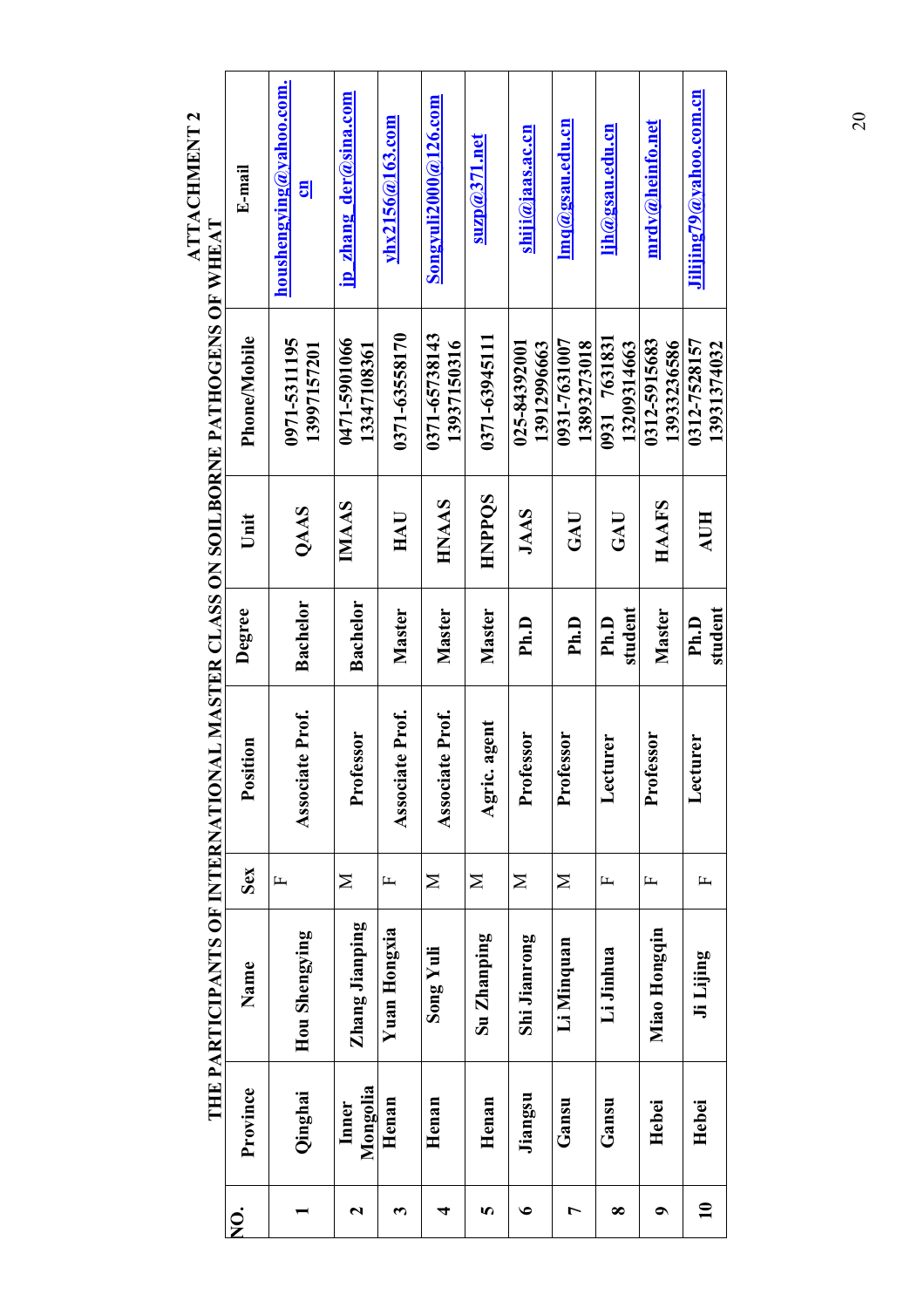| List011(a)sina.com<br>$zbs(a)$ saas.ac.cn | <u>liujingdong@sdpp.cn</u><br>sdzbzhk@163.com | <u>liangchen@lyac.edu.cn</u> | sunzuowen $\left( a\right)$ yahoo.com                     | rencshi77@163.com | sbjlu@yahoo.com.cn                     | $z$ s6410 $@$ sina.com         | wwendy710 $@$ yahoo.com | wangqian $999@126$ .com     | lisd@cjac.org.cn            | guilongma@163.com                 |
|-------------------------------------------|-----------------------------------------------|------------------------------|-----------------------------------------------------------|-------------------|----------------------------------------|--------------------------------|-------------------------|-----------------------------|-----------------------------|-----------------------------------|
| 0531-88961779<br>13969128151              | 0531-82378737<br>13065024390                  | 0535-2922640<br>13562500507  | 0531-82378745<br>0531-82359419                            | 13227008791       | $\bullet$<br>6288151 h<br>0354-6288344 | 027-87380925(H)<br>13554150661 | 13515665076             | 045186646980<br>13684500995 | 010-68919573<br>13501022065 | 13844050130<br>4513215 H<br>0431- |
| <b>SDAAS</b>                              | SDPPS                                         | Agri.college<br>Laiyang      | <b>SDPPS</b>                                              | NWAFU             | SXAU                                   | HBAAS                          | AAU                     | HLJAAS                      | CAAS                        | JAU                               |
| Master                                    | Master                                        | Ph.D                         | student<br>Ph.D                                           | student<br>Ph.D   | Ph.D                                   | Master                         | student<br>Ph.D         | student<br>Ph.D             | Ph.D                        | Ph.D                              |
| Professor                                 | Agent<br>Agric.                               | te Prof.<br>Associat         | Agric.<br><b>Fure</b><br>$\mathbf{A}\mathbf{g}$<br>Senior | Lecturer          | Professor                              | te Prof.<br>Associat           | te Prof.<br>Associat    | te Prof.<br><b>Associa</b>  | te Prof.<br>Associat        | <b>Professor</b>                  |
| $\geq$                                    | $\geq$                                        | щ                            | $\mathbf{\Sigma}$                                         | $\geq$            | $\mathbf{N}$                           | $\mathbf{\Sigma}$              | $\mathbf{L}$            | 山                           | $\geq$                      | $\geq$                            |
| Li Changsong                              | Liu Jingdong                                  | Liang Chen                   | Sun Zuowen                                                | <b>Shi Rencai</b> | Lu Bingsheng                           | Zhang Shu                      | Wu Huiping              | Wang Qian                   | Li Shidong                  | Ma Guilong                        |
| Shandong                                  | Shandong                                      | Shandong                     | Shandong                                                  | Shaanxi           | Shanxi                                 | Hubei                          | Anhui                   | Heilongjiang                | <b>Beijing</b>              | Jilin                             |
|                                           | 12                                            | $\mathbf{13}$                | $\mathbf{\overline{4}}$                                   | 15                | $\overline{\mathbf{16}}$               | 17                             | $\overline{18}$         | $\overline{19}$             | $\mathbf{S}$                | $\overline{z}$                    |

21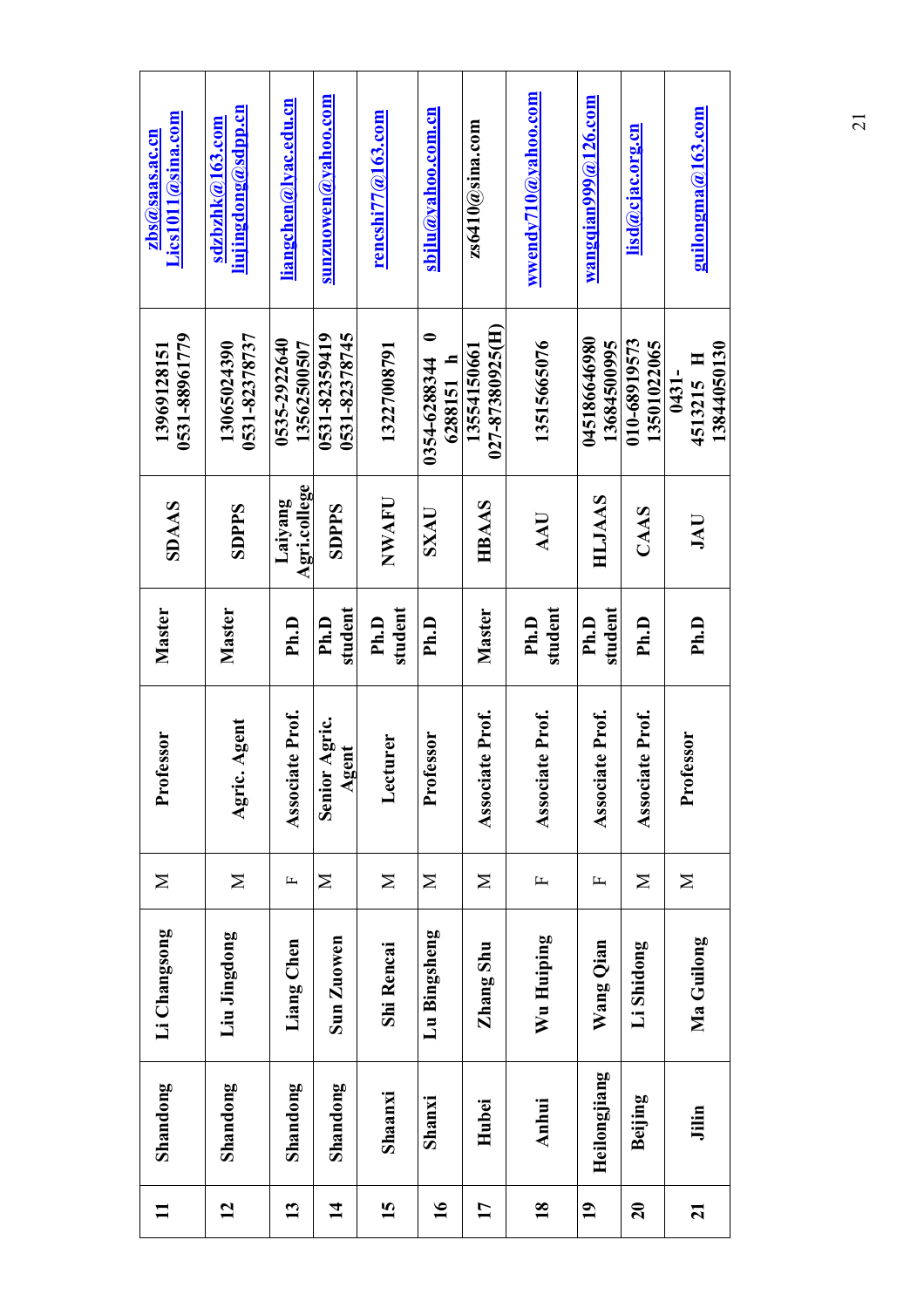## **ATTACHMENT 3**

### **SUMMARY AND ANALYSIS OF PARTICIPANTS' FEEDBACK**

Feedback was sought from participants by circulating a questionnaire with 13 questions, for return by the end of the Class. This revealed a number of areas where the content or the balance of the Class was not optimal, and comments are summarised and analysed below. This is useful feedback for any future Master Classes in China.

### **1. What do you think is the most important thing you have learned from the Class?**

This varied quite a lot between participants, but common themes were:

- $\bullet$  learning methodologies for studying both fungi and nematodes
- $\bullet$  methods for counting nematodes in the soil
- $\bullet$  methods for isolating pathogens
- $\bullet$  laboratory work in general
- understanding that there are more pathogens affecting wheat than the participant had realised
- $\bullet$  techniques for identifying pathogens
- control or integrated management of wheat diseases
- $\bullet$  gaining of new ideas
- how to improve my research direction and exchange ideas
- $\bullet$  confidence now to do trials myself

#### **2. What were the two most important aspects of the Class activities for you?**

- Lectures
- x **Laboratory sessions**
- **•** Discussion groups
- x **Field work**
- x **Meeting with other scientists with similar interests**
- Something other than the above give details

The results of this survey were:

12 people nominated laboratory sessions

- 8 people nominated lectures
- 7 people nominated meeting of other scientists
- 5 people nominated field work

Under "Other", one person nominated "Information about research for my studies".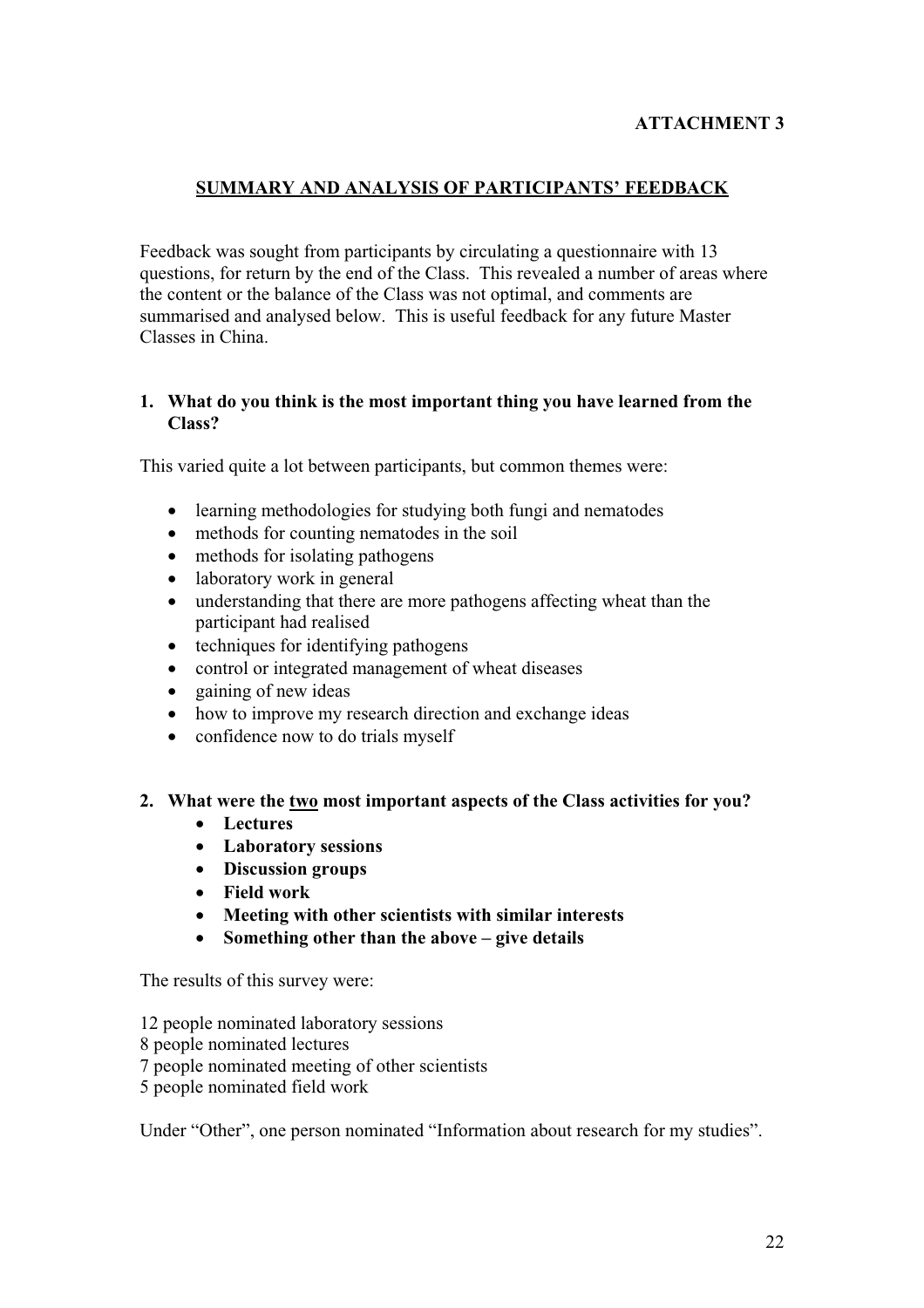Nobody nominated Discussion groups. In discussion of this result during the feedback session, it appeared that participants had not been sure what exact part of the course this meant, so they had not voted for it.

The strong positive response to Laboratory Sessions also reflects other answers and feedback.

### **3. Did you have any language problems? If so, please give details.**

It was clear from the responses that many (most?) participants had trouble with English at some stage of the Class. Most said that they had little or no trouble with everyday English, but many had trouble picking up technical scientific terms and also names of chemicals, etc. It seemed clear that the Australians misjudged somewhat the level of this difficulty. In future courses it would be helpful to have technical terms and names written on boards as well as spoken. A compounding factor was also the speed at which some Australians spoke – when specialist terms are being used, there is a need to go particularly slowly.

### **4. Did you find anything missing from the Class? If so what would have liked to have been included?**

Items nominated included:

- not enough time for discussion among participants, and between participants and Australians
- **principles** for understanding soilborne disease and ecology of pathogens
- not enough on Australia's own research and results
- $\bullet$  not enough translation
- references on pathogen taxonomy
- $\bullet$  not enough face to face exchange (i.e. one-on-one teaching)
- not enough information relating to extension services and farmers
- $\bullet$  a party!

# **5. What was your opinion of the Class Manual?**

This was widely praised, and there were no real criticisms. Some participants wondered whether the material could have been presented on CD-ROM more cheaply, but it was pointed out that it was easier to have a printed Manual for quick reference in the Class than a CD-ROM which required a computer.

The only thing missing was felt to be information on the Class lecturers (an oversight). Some participants thought that the Manual contained very valuable detail, but even more detailed information would have been even better. We noted that there are plans for a comprehensive Manual to be co-published, possibly by CIMMYT, ACIAR and the Crawford Fund, which should fill that need.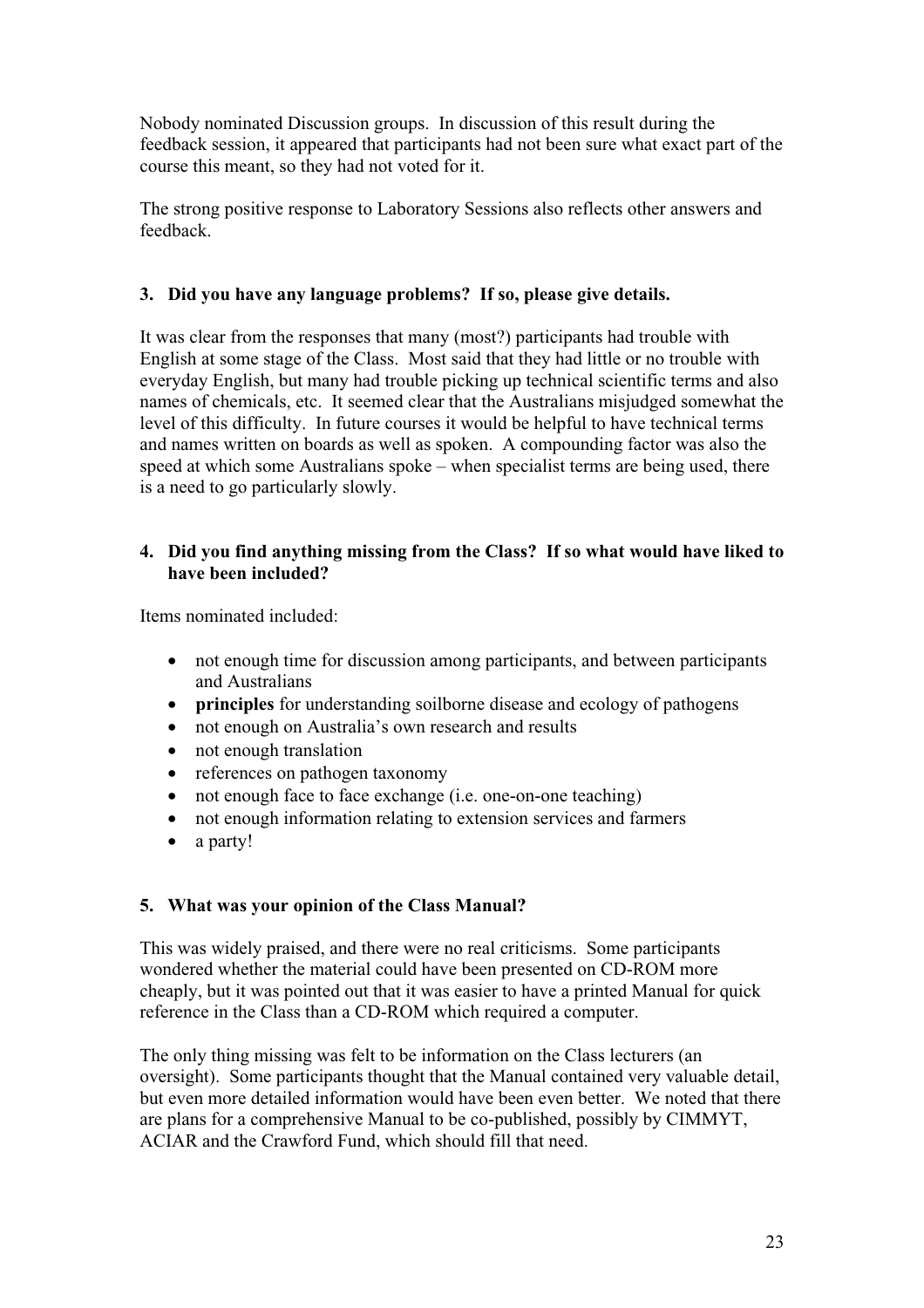Some participants thought that more pictures of laboratory equipment would have been useful (but the next Manual should help there). Some also thought that more time should have been allowed for participants to read the Manual (but it was partly intended as a resource for when they go home – we knew that not all could be read and digested during the Class).

### **6. How has your view of soil borne diseases of cereals changed as a result of the Class?**

Almost every participant said that they now know that there are more soilborne diseases than they had previously realised; some also said that they realise these are more important diseases than they had known, and that there is a need for more research in their province. This is a valuable outcome. Some noted that they now had more practical familiarity with the diseases. One noted that they had realised the importance of rotation and other control measures; one said it was necessary to cooperate with extension services, influence policy makers and educate farmers.

### **7. Has the range of your professional contacts changed as a result of this Class? If so please describe what has happened.**

Most participants felt that their range of contacts had changed substantially – between themselves and also between participants and overseas scientists (i.e. those teaching the Class). Some felt there had been only a slight change; one felt that it was useful that there was now contact between mycologists and nematologists.

### **8. What should be done now to reinforce the activities of this Class?**

The major response by far was formation of networks, talking between each other, exchanging emails, etc. No specific projects were nominated, though one person felt that the next step should be to practice what they had just learned. One also felt that the next step was to persuade the government to provide more support.

### **9. Were the accommodation, meals and general arrangements appropriate? If not, could you provide details?**

The accommodation, meals and other arrangements were generally praised. One person commented that it was too hard to get Internet access from the hotel (which the Australians also found); one felt the meals were not enough (maybe because we were late for meals a few times and food tended to run out). One felt that there should have been some entertainment or music or sports, i.e. more recreational activity.